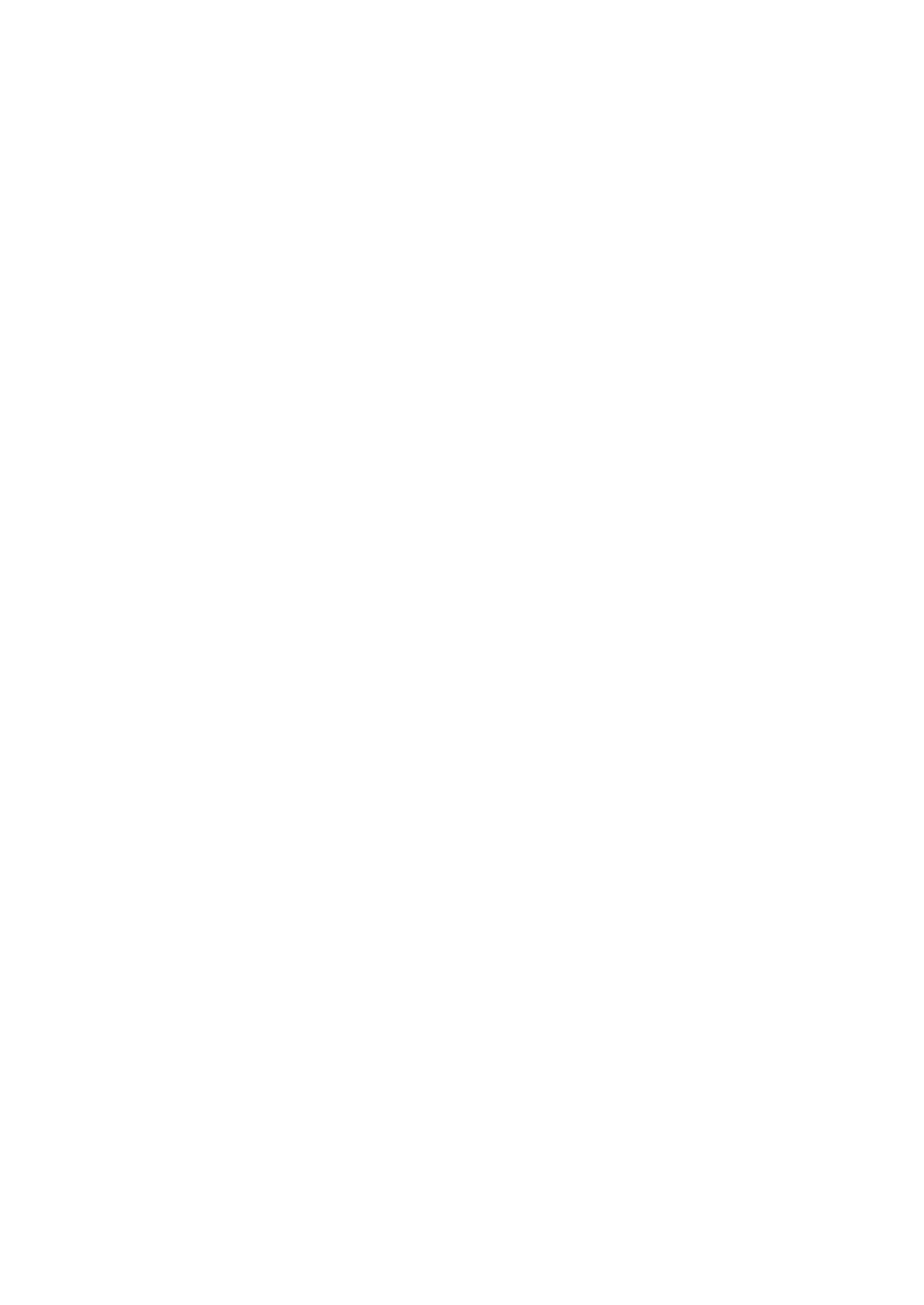### **FOREWORD**

This is a revised version of our Electoral Reviews: Policy and Practice document that has been updated in preparation of a new programme of electoral reviews. This new programme is as a result of the statement made by the Welsh Government's Cabinet Secretary for Finance and Local Government on 23 June 2016.

The Commission is required, before conducting the review, to consult the mandatory consultees on its intended procedure and methodology for the review and in particular, on how it proposes to determine the appropriate number of members for any principal council in the principal area or areas under review.

The Commission has produced this booklet which reaffirms the procedures and methodology we have adopted in respect of electoral reviews the Commission conducts. The booklet also explains how we will be considering the issue of the appropriate number of elected members identified for each principal council.

**Owen Watkin OBE DL Chair**

> The Local Democracy and Boundary Commission for Wales Hastings House Fitzalan Court CARDIFF CF24 0BL Tel Number: (029) 2046 4819 Fax Number: (029) 2046 4823 E-mail: ldbc.wales@wales.gsi.gov.uk www.ldbc.gov.wales

The Commission welcomes correspondence and telephone calls in Welsh or English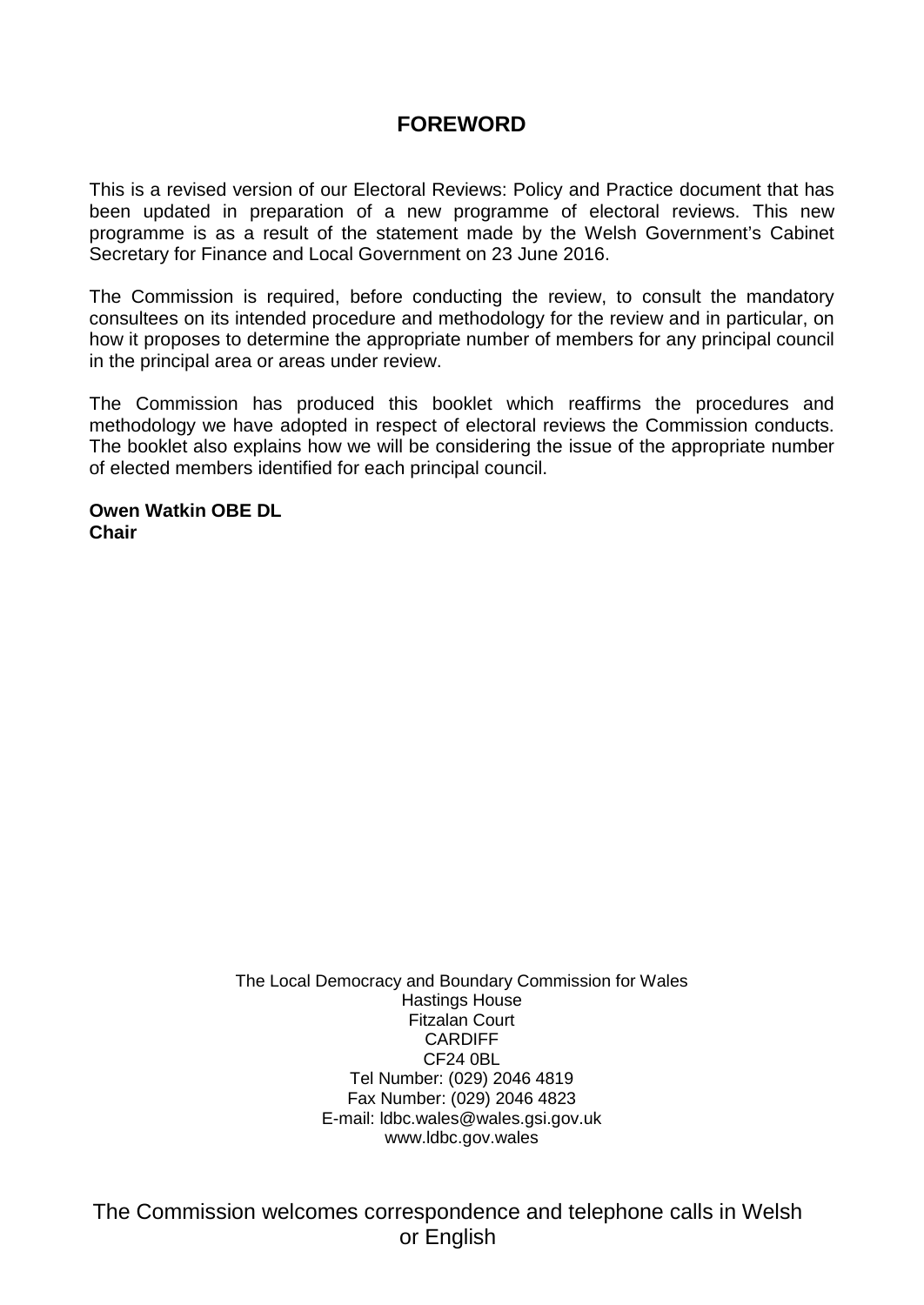### **Background**

- 1 The Commission, in order to make recommendations to Welsh Ministers, is required to carry out periodic reviews of the electoral arrangements of principal areas in Wales. The way the Commission conducts a review is defined by legislation and may be guided by directions issued by Welsh Ministers.
- 2 In December 2013 the Commission published its first *Electoral Reviews: Policy and Practice* document, setting out the Commission intended timetable for conducting the reviews of Wales' principal councils; its Council Size policy; and, the policies and procedures that it would apply in the conduct of the reviews.
- 3 On 20 January 2014 the Commission on Public Service Governance and Delivery reported to the First Minister recommending changes to the make-up and operation of Wales' 22 principal councils. In order to avoid any nugatory work the Commission suspended its electoral review programme.
- 4 On 23 June 2016 the Cabinet Secretary for Finance and Local Government published a Written Statement asking the Commission to restart its 10 year programme with a new prioritised timetable with an expectation that all 22 electoral reviews be completed in time for the new arrangements to be put into place for the 2022 local government elections. The Written Statement can be found in full at Appendix 4.
- 5 This revised Electoral Reviews: Policy and Practice document sets out the Commission's new prioritised timetable, updated council size policy and the policies and procedures that will be applied in order to meet the obligations as set out in legislation and in the Written Statement.

### **Statutory Requirements**

### **The Local Government (Democracy) (Wales) Act 2013**

- 6 The provisions of the Local Government (Democracy) (Wales) Act 2013 (the Act) in respect of local government reviews, including electoral reviews, replace the provisions of earlier legislation.
- 7 Section 21(3) of the Act provides that the Commission in carrying out its duties must seek to ensure effective and convenient local government. This is the paramount and primary function of the Commission. One of the duties provided for by the Act is to conduct reviews of the electoral arrangements of principal areas.
- 8 Section 29 of the Act lays upon the Commission the duty to review the electoral arrangements for each principal area at least once every ten years.
- 9 The "electoral arrangements" of a principal area are defined in Section 29 (9) of the Act as:
	- (a) the number of members of the council for the principal area;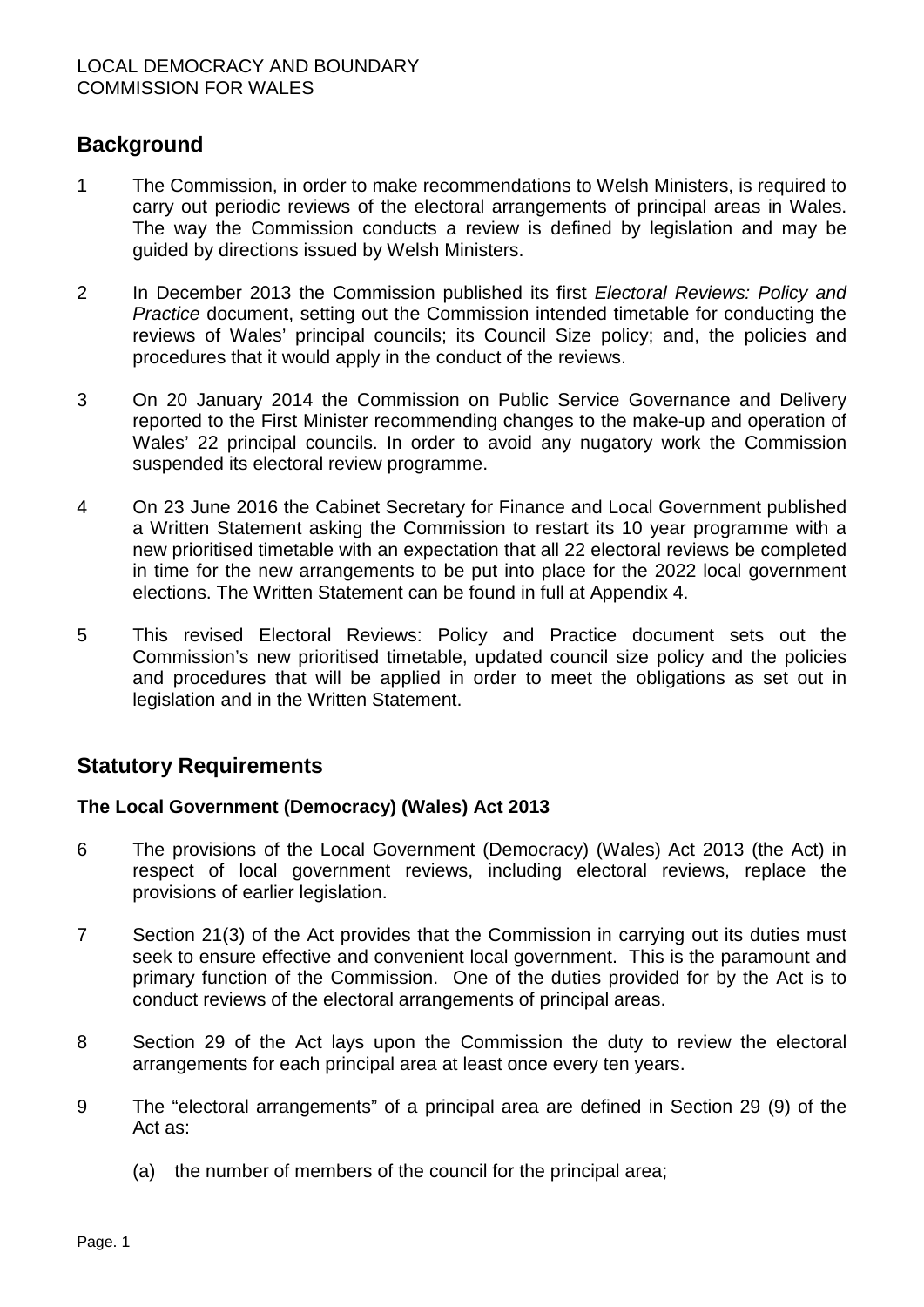- (b) the number, type and boundaries of the electoral wards into which the principal area is for the time being divided for the purpose for the election of members;
- (c) the number of members to be elected for any electoral ward in the principal area; and
- (d) the name of any electoral ward.

### **Considerations for a Review of Principal Area Electoral Arrangements**

- 10 The Commission are required by Section 30 of the Act to:
	- (a) seek to ensure that the ratio of local government electors to the number of members of the council to be elected is, as nearly as may be, the same in every electoral ward of the principal area; and
	- (b) have regard to:
		- (i) the desirability of fixing boundaries for electoral wards which are and will remain easily identifiable; and
		- (ii) the desirability of not breaking local ties when fixing boundaries for electoral wards.
- 11 For the purposes of (a) above, account is to be taken of:
	- (a) any discrepancy between the number of local government electors and the number of persons that are eligible to be local government electors (as indicated by relevant official statistics); and
	- (b) any change to the number or distribution of local government electors in the principal area which is likely to take place in the period of five years immediately following the making of any recommendation.

### **Consequential Changes**

- 12 Section 29(7) provides that as part of a principal area electoral review the Commission may recommend the following consequential changes:
	- (a) such community boundary changes it considers appropriate in relation to any community in the principal area;
	- (b) such community council changes and changes to the electoral arrangements for such a community as it considers appropriate; and
	- (c) such preserved county changes as it considers appropriate.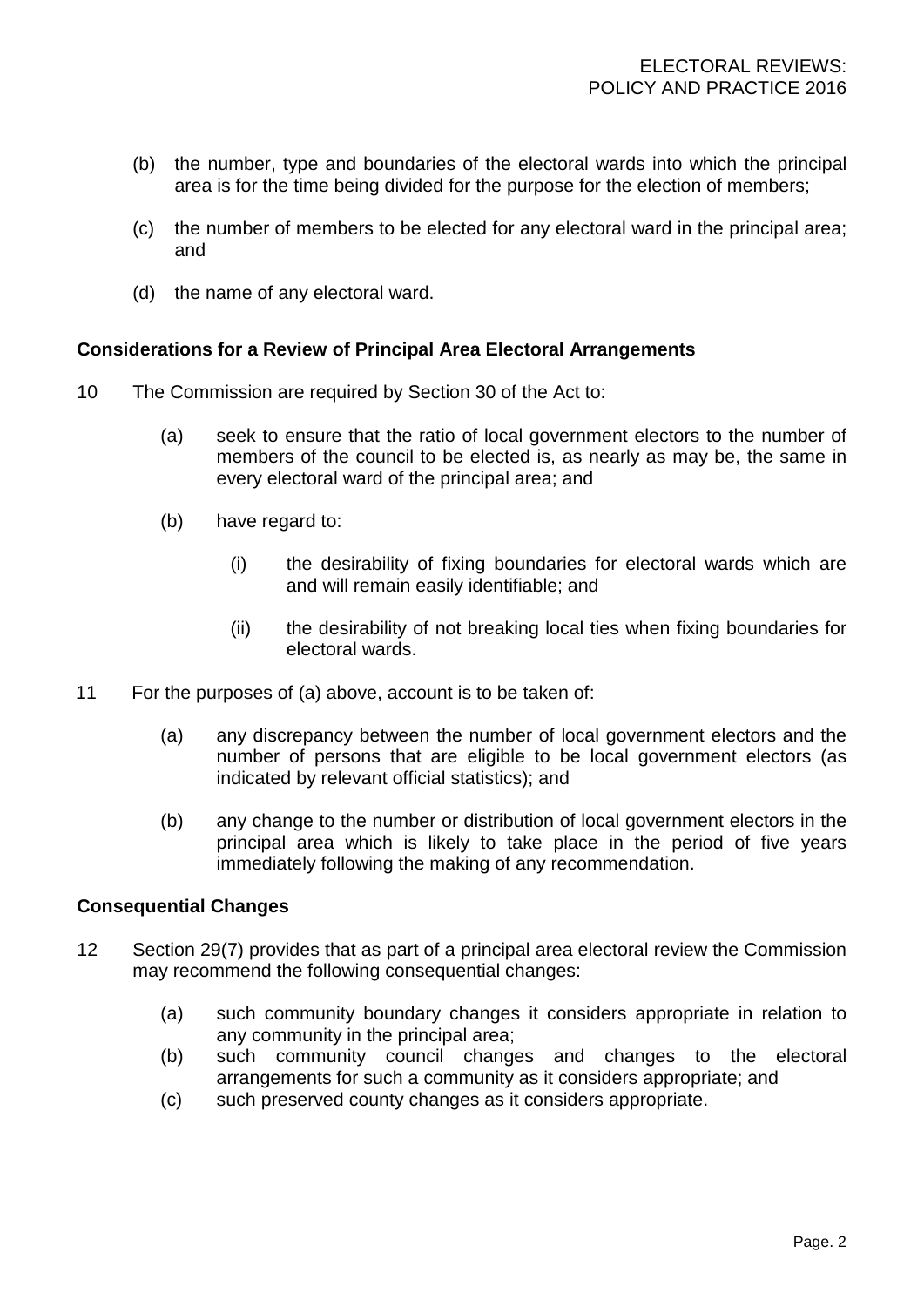### **Balance**

- 13 The legislation requires the Commission to exercise a balanced judgement taking on board all relevant considerations, with a view to making recommendations for electoral arrangements that are to achieve effective and convenient local government. The Commission has a degree of discretion in the way that it attaches weight to the factors that aid it in making its decisions.
- 14 In an ideal situation, it would be possible to devise a pattern of electoral ward boundaries in which all councillors (and electoral wards) in an authority had an equal electoral ratio; brought together people in clearly identifiable communities; demonstrated clearly how local government would be both effective and convenient; *and* had the appropriate number of councillors.
- 15 The geographical, social, economic and administrative make-up of Wales is however not so straightforward as to facilitate the drawing up of such ideal electoral patterns. It means that the Commission must consider all of the factors together, and exercise a judgement in which, taken all together, the pattern of electoral wards which they devise demonstrates as close a pattern as possible to the ideal described above.
- 16 This document details the Commission's approach to resolving this challenge: it sets out below the issues to be considered and gives some understanding of the broad approach which the Commission take towards each of the statutory considerations to be made when addressing a review's particular circumstances.

### **Timetable**

17 As noted at 8 above, Section 29 of the Act lays upon the Commission the duty to review the electoral arrangements for each principal area at least once every ten years. In light of the Written Statement, the Commission has prepared and published an amended programme for the period and sent a copy to Welsh Ministers, as required by the Act. The timetable for the programme of reviews can be found at Appendix 1.

### **Procedure**

### **Procedure**

18 The procedure for conducting local government reviews, including electoral reviews, is set out in Chapter 4 of the Act.

#### **Pre-review Procedure**

19 Before conducting a review the Commission is required to take such steps as it considers appropriate to bring the review to the attention of the mandatory consultees and any other person it considers likely to be interested in the review. If any directions are given by Welsh Ministers then the Commission is also required to make the mandatory consultees and such other interested persons aware of these.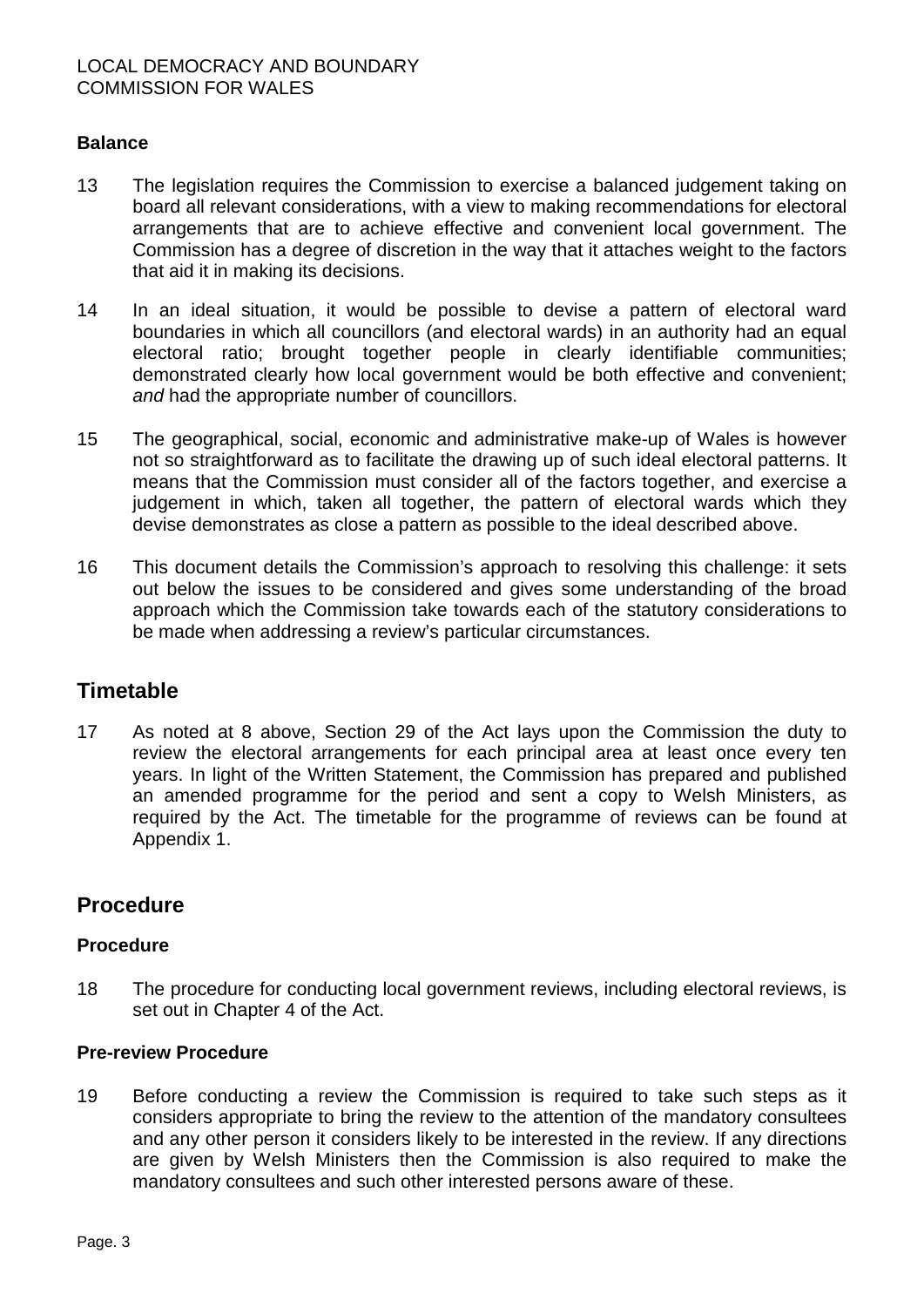- 20 In respect of principal area electoral reviews Section 34(3) of the Act defines 'mandatory consultees' as:
	- any local authority affected by the review;
	- the police and crime commissioner for any police area which may be affected by the review;
	- any organisation representing the staff employed by local authorities which has asked to be consulted; and
	- such other persons as may be specified by order made by the Welsh Ministers.
- 21 Approximately three months prior to the planned start of a review Commission officials will meet with officers of the council under review. This meeting will set out the general practices and procedures of the review. Commission officials will discuss what the expectations of the Commission are for the review, how we intend to undertake consultation and how we expect the council to support the review, in terms of providing information, making proposals and in relation to publicising the review. The Commission will also request specific data at this meeting including five year forecasts of the electorate (the information required that it will request is outlined in the technical note attached at Appendix 2).
- 22 It will be for the principal council to decide which of their officers attend this meeting. However, the Commission recommends that the council consider the following officers (or their equivalents) attending: The Chief Executive Officer (or equivalent), the Electoral Services Officer, a legal services representative and a planning officer to manage the electorate forecast requirement. The Commission consider that these officers will all have a different role to play in ensuring the review is conducted efficiently and effectively with a greater likelihood of a successful review outcome.
- 23 Following the officials' meeting, officials of the Commission and the designated Lead Commissioner will meet with the principal council Chief Executive Officer and Group Leaders. The Commission will set out its expectations for the review, the appropriate number of elected members for the council under review (see 29 below and Appendix 3) and will emphasise the importance of receiving locally generated proposals for the area and will also set out its timetable and consultation procedures.
- 24 At around the same time, the Commission will also brief the full council with similar information, emphasising the need for quality representations to help inform the Commission's decisions. The Commission will seek to speak at a scheduled council meeting so as to avoid councils having additional meetings for the purposes of the electoral review. The Lead Commissioner will attend this briefing.
- 25 The Commission wishes to encourage principal councils to use the knowledge of their respective areas to suggest a scheme for electoral arrangements to the Commission when a review is being undertaken. A council should be in a position to respond to the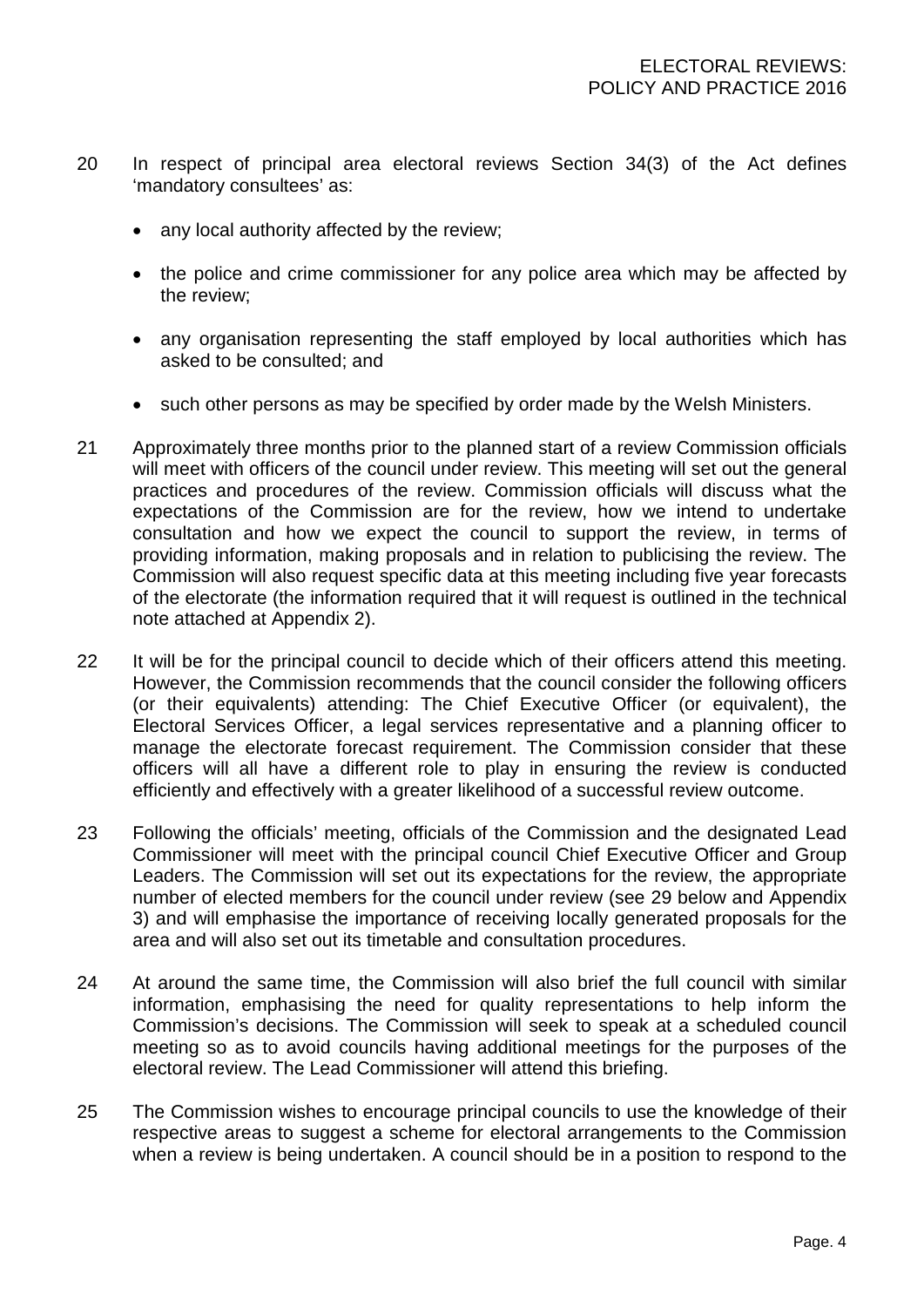review by the Commission by suggesting electoral wards that meet the requirements of communities and which do not sever local ties.

- 26 At around this time, the Commission will also meet representatives of community and town councils and will give a similar briefing. We would welcome meeting at least one representative of each community and town council in the area under review as their presence would be especially beneficial. This may be on the same day as the full council briefing. This community and town council briefing will emphasise the Commission's view on the role of communities as part of the electoral review and explain the kind of information that is helpful to the Commission when deciding what draft proposals to consult on. The Commission will ask the principal council under review to help co-ordinate these meetings.
- 27 The Commission consider that these meetings will facilitate a review which generates the greatest amount of participation from those individuals and groups that it thinks will have the most impact on the review. At the official start of the review the Commission will write to the principal council under review, all the community councils in the area, the Members of Parliament and Assembly Members for the local constituencies and other interested parties to inform them of its intention to conduct the review, to request their preliminary views. The Commission will also issue press releases about the review and seek to conduct radio interviews where it can to publicise the review to the media and will seek to facilitate interviews when required to publicise the review. The Commission will also provide publicity material that it will request both the principal council and town and community councils distribute in appropriate places, such as public libraries, town and community notice boards, websites and council newsletters etc.
- 28 The Commission has adopted a methodology to determine the number of elected members appropriate for each Council. An explanation of the methodology and the resultant numbers of councillors identified for the principal councils can be found at Appendix 3. The Commission consider the statement of the numbers of councillors determined by its methodology as an aim that the Commission will work towards and can be used to put forward locally generated schemes. The Commission may, however, consider varying from this aim if provided with cogent reasons for doing so and if the variation is able to provide effective electoral arrangements.

### **The considerations to be made during an electoral review**

- 29 Typically, reviews present a range of issues and challenges which require a judgement on balance, taking into account matters, in addition to statutory requirements, that include the following:
	- effective and convenient local government;
	- electoral equality;
	- community tie arguments that justify atypical levels of electoral equality;
	- topography of the land, hills and rivers creating natural boundaries and motorways/railways forming man-made boundaries;
	- rural/urban divide: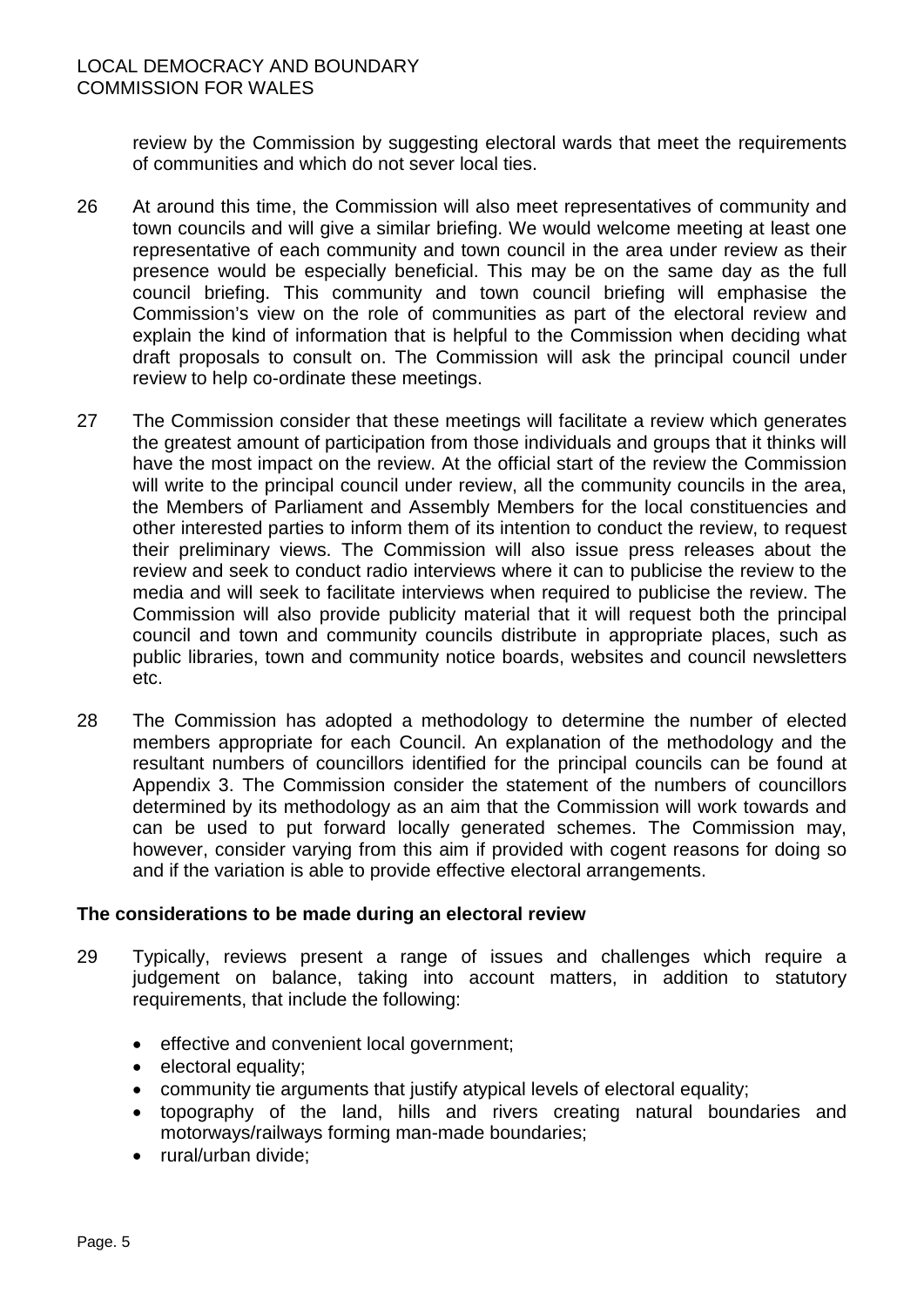- community area and community ward (where community areas are warded) boundaries being used as primary building blocks; and,
- single versus multi-member electoral wards.
- 30 The Commission will take into account all of these factors when making recommendations and invite respondents to consider each of these when submitting schemes and commenting on the draft proposals.

#### *Effective and convenient local government*

- 31 It is a duty of the Commission to recommend to Welsh Ministers electoral arrangements that are to achieve effective and convenient local government for principal councils.
- 32 In seeking to ensure effective and convenient local government, the Commission, when considering proposed electoral arrangements, ensures that electoral wards are internally coherent. That is to say, that there are reasonable road links across the electoral ward so that it can be easily traversed, and that all electors in the ward can engage in the affairs and activities of all parts of it without having to travel through an adjoining ward. This situation may arise, for example, when a potential electoral ward boundary amalgamates two communities where a feature such as a mountain or river divides them.
- 33 Factors including the convenient access to elected members by the electors and people they represent, patterns of settlements and ease of communications within electoral areas will be taken into account.

#### *Electoral equality and Numbers of Councillors*

- 34 The number of electors within electoral wards represented by elected members indicates the electoral ratios for those wards. As mentioned at paragraph 28 above, the Commission will consider for each review the appropriate number of elected members for the council under review according to the methodology set out in Appendix 3.
- 35 Setting the number of elected members enables the average electoral ratio for the council to be calculated. Although the Commission will seek to achieve ratios close to the council average, the Commission acknowledge, however, that there will be variances. When considering what variance is acceptable, the Commission must comply with the considerations set out in the legislation that state that the Commission must seek to ensure that *"the ratio of local government electors to the number of members of the council to be elected is, as nearly as may be, the same in every electoral ward of the principal area"*.
- 36 While it could be helpful to have a percentage variance from the council average that will be acceptable in terms of electoral equality, the Commission takes the view that each council is different and that some councils and electoral wards will be able to provide for a better level of electoral equality than others. The Commission will seek to provide the best level of electoral equality for each area under review and will take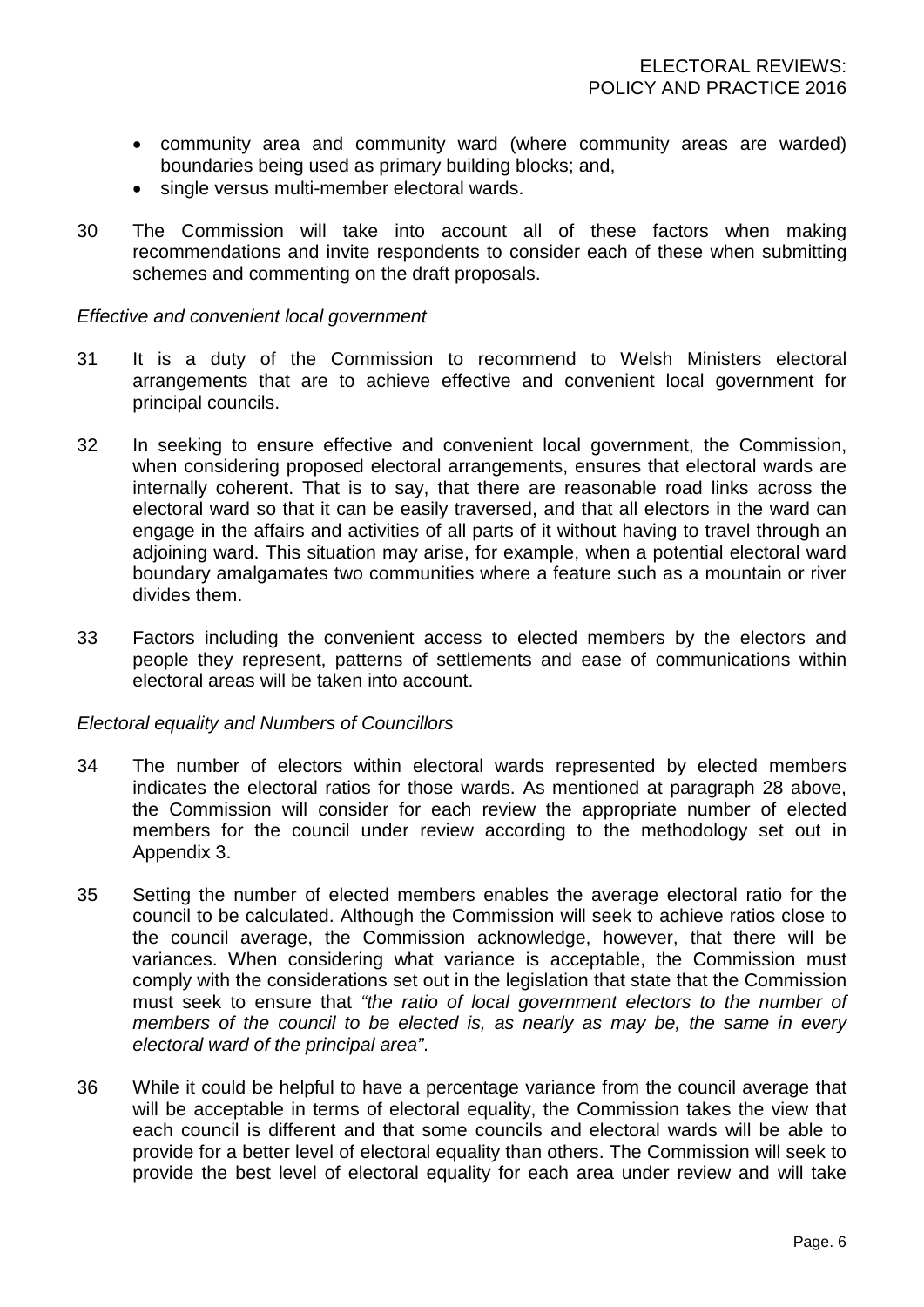each case on its merit. The Commission takes the view that departing from the average ratio for the council can only be justified by clear evidence of other balancing factors, such as local ties or other relevant considerations.

- 37 Many principal councils have both urban and rural electoral wards. In previous reviews the Commission have received comments to the effect that urban areas should have proportionately more councillors than rural areas because urban areas present the more complex issues. Others argued that rural areas should have proportionately more councillors because rural populations are more dispersed, and therefore harder to contact. There is no provision in legislation for such proportionality. Increasing use of electronic communication methods generally makes no distinction between urban and rural areas. However, there may be exceptions where local characteristics, including topography and the availability of high-speed broadband, lead to an acceptance of a particular variance in electoral ratio for one or more electoral wards.
- 38 The Local Government (Democracy) (Wales) Act 2013 places a further requirement on the Commission, Section 30 (2) (a) which states that account must be taken of *"…any*  discrepancy between the number of local government electors and the number of *persons eligible to be local government electors (as indicated by relevant official statistics)…"*. The Commission is reliant on the Office for National Statistics (ONS) to provide this information. The information will not always be available to the level of detail required to make proposals which are conducive to effective and convenient local government. The Commission will utilise the available statistics as best it can and where it is appropriate to do so. The Commission will consider representations which use the discrepancy between electors and those eligible to vote in its considerations of electoral arrangements but only where the statistics have been provided by the ONS at the outset of the review.
- 39 The Commission's general intent is to improve electoral equality as a result of a review. This will be informed by the data provided by councils as to current electors as well as five year electoral forecasts and to respond to the implications of changes in the number and distribution of electors. The Commission looks to councils to provide realistic estimates of population changes supported by appropriate evidence. In the experience of the Commission the projected figures are often at significant variance with the actual change in number of electors. In general terms, all councils will project an increase in the number of electors, often in every electoral ward. The reality however, is that there is a degree of population shift away from rural communities and councils and towards more urban areas. When making five year forecasts, the Commission caution against making overly ambitious projections.

### *The appropriate number of councillors in an electoral ward*

40 The Commission takes the view that in the first instance; it is desirable that each electoral ward should return a single member. The Commission may, however, recommend that wards be represented by up to three members in cases supported by evidence as to the character of the ward and in the interests of electoral parity. The Commission believes that it is desirable to not have more than three members in a ward as having four or more members is not appropriate in a first-past-the-post electoral system and that this many members would dilute accountability to an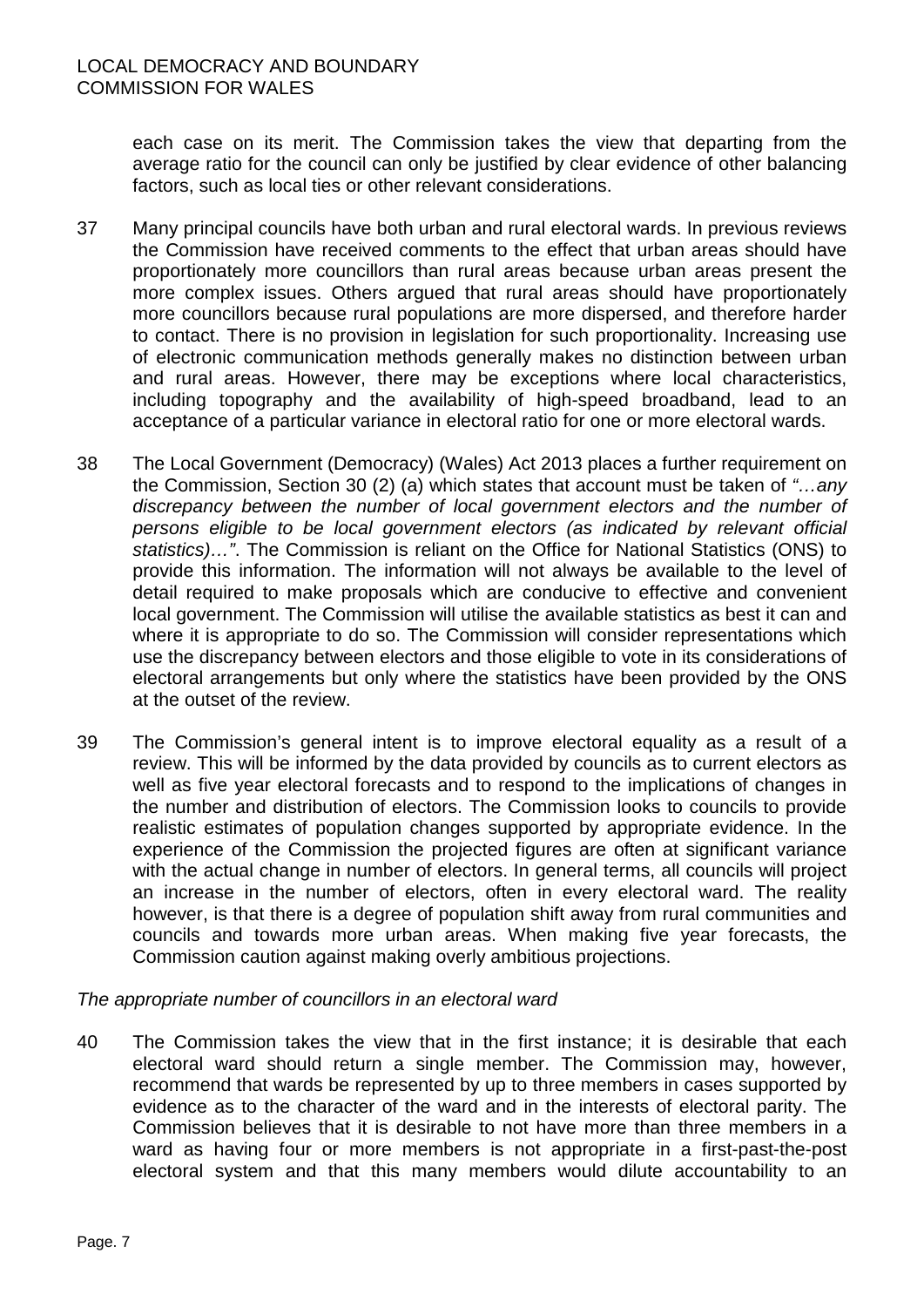excessive amount. Furthermore, from an administrative point of view, an election is increasingly difficult for electoral administrators and returning officers to administrate where there are more than three members. Accordingly, the Commission will not recommend any new multi-member wards with more than three members.

- 41 Where a four and five member ward is present in the existing arrangements, the Commission would consider alternative arrangements providing for wards with three members or fewer. If the Commission received substantial evidence that there is local support for the existing arrangement from members and their electorate and that it can be evidenced that it is working effectively and is convenient for local government then the Commission may consider recommending maintaining the existing arrangement.
- 42 The Commission considers that multi-member electoral wards are more likely to be effective and convenient in urban areas than in rural areas. In areas of denser population, such as is found in urban areas, it is possible that many of the issues which a councillor may be called upon might be broadly similar in nature and would allow multiple councillors to deal with similar issues.
- 43 The Commission supports the principle that each electoral ward should reflect the requirements of the community or communities it covers and will endeavour to recommend this but recognises that sometimes multi-member wards are the most effective means of balancing the criteria and therefore may also recommend them in rural areas.

#### *Communities*

- 44 There can be some confusion over what is meant by the word community. It means different things to different people. Some may consider it to be the street in which they live, others a more broad village area, others much larger areas. All of these are entirely accurate and reflect the lives of people and the differences and similarities of places where we live, work and interact. However, in Wales there is an additional and more technical meaning to the word as the whole of Wales is divided into community areas.
- 45 Many community areas have community or town councils. Where a community area has a community or town council then these areas may be divided into wards for electoral purposes. Over two-thirds of Wales' population is covered by town and community councils. The Commission will use communities and community wards as the primary building blocks making up electoral wards. The 2013 Act makes provision for the Commission to recommend changes to community and community ward boundaries as a consequence of changes to the electoral ward boundaries. This provision allows the Commission some flexibility when creating electoral wards.
- 46 Accordingly, the Commission has flexibility as to how it uses the existing communities and community wards as building blocks to create electoral wards. The Commission recognises however that in creating electoral wards it must have regard to the desirability of fixing boundaries for electoral wards which are and will remain easily identifiable; and the desirability of not breaking local ties when fixing boundaries for electoral wards (these requirements are considered at paragraphs 47 and 49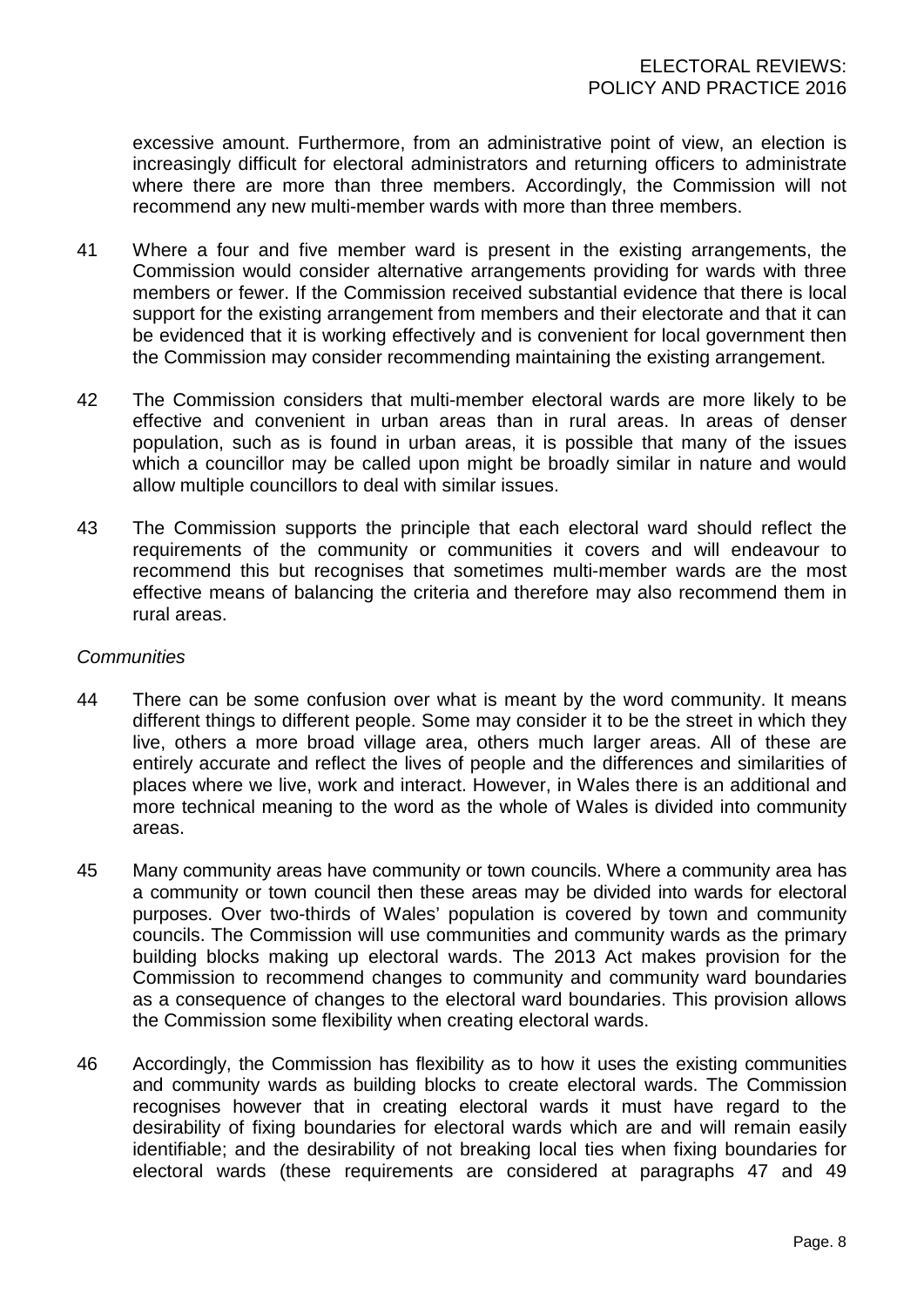#### LOCAL DEMOCRACY AND BOUNDARY COMMISSION FOR WALES

respectively below). The Commission will ensure that proposals for consequential changes to community and community ward boundaries are normally subject to consultation and proposals for significant changes to boundaries will be included in a draft proposals report. The Commission will welcome representations relating to proposals for changes to boundaries that are supported by clear and relevant evidence in the initial consultation period. Any new changes of this type will only be considered at final proposals stage following substantial evidence submitted in representations made in respect of the draft proposals.

### *Easily identifiable boundaries*

- 47 As considered at paragraph 46 above, in general the Commission will use the community areas and, where they exist, community wards as the primary building blocks for electoral wards. This in effect means that the boundaries of any proposed electoral wards are formed from the boundaries of existing local government areas and as such should be easily identified. This does however depend on the community area and community ward boundaries being regularly reviewed by the principal council to take account of new developments that cross existing boundaries. Where changes to community or community ward boundaries are considered as a consequence of changes proposed to electoral ward boundaries, the Commission will seek to ensure that these new boundaries are easily identifiable.
- 48 Roads can be seen to be the focus of an area if they are the location of shops or community facilities which people visit regularly and where they interact. They may themselves be the subject of issue for communities, perhaps when safety, environmental or economic considerations are a catalyst to community interaction. Alternatively, major highways, rivers or railway lines are often physical barriers marking the boundary between different communities.

#### *Local ties*

- 49 The legislation requires that the Commission must have regard to the desirability of not breaking local ties when fixing boundaries for electoral wards. This may occur when proposals are made for new arrangements that divide into two electoral wards, communities (or community wards) that are currently together in the same electoral ward. However, such is the complexity of the term "local ties" that people may consider that their area has ties to a number of other areas. It can also be the case that those sharing an interest in the physical maintenance and management of their immediate living environment may consider that their local ties are within quite confined boundaries. For example, the Commission has received comments from those who consider that their individual community ward is separate and distinct from another community ward of the same community and they adamantly oppose being placed in an electoral ward containing another community ward from the same community.
- 50 However, the Commission may also receive representations from those who may have an interest in the way their general hospital or secondary school provides services or in the continuation of a large-scale employer and thus identify themselves as also part of a community much wider in extent. This often leads to suggestion of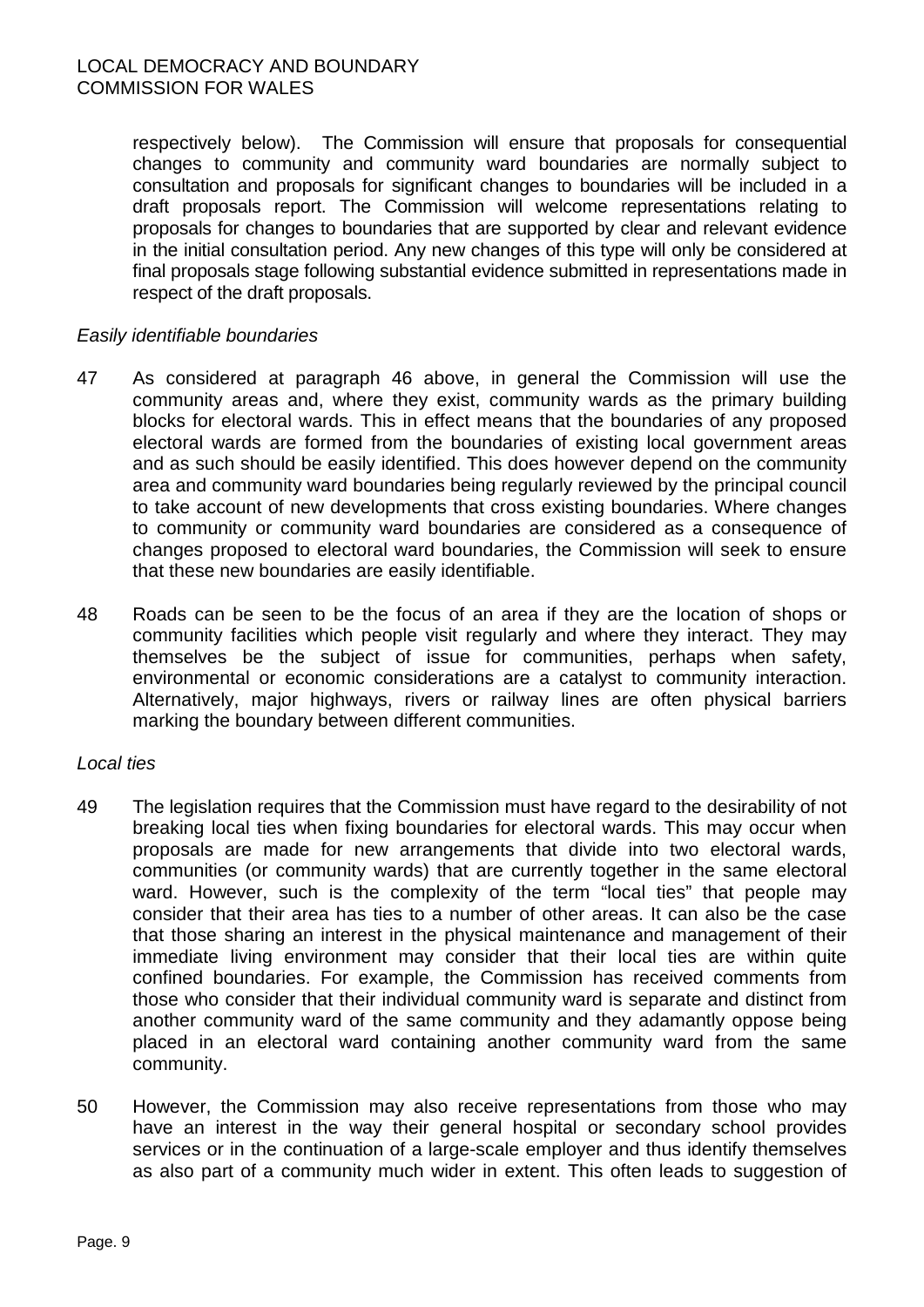local ties between multiple community areas (whether they have a community or town council or not) and can often bring deep opposition to dividing community areas into two (or more) electoral wards where they were previously contained within one.

- 51 Another example of local ties could be that an area identifies itself as a Welshspeaking area. We will give recognition to the Welsh language characteristics of a community when conducting a review. The Commission will utilise the census data to attempt to ensure that it does not put forward proposals which would undermine the use of the Welsh language.
- 52 The Commission often only hear from respondents who oppose the draft proposals on the basis that it has broken local ties. The Commission also ask that respondents tell it when proposals do reflect local ties so that the Commission knows that it has got its proposals right and do not change them on the basis of other information.
- 53 In some areas an electoral ward will be greater in physical extent than an identifiable community (or community ward): sometimes the Commission have to combine two or more distinct and separate communities within an electoral ward. This is particularly so in rural areas.

#### *Electoral ward names*

- 54 Where the Commission proposes to form new electoral wards the Commission will also suggest names for the new wards. Where appropriate the Commission will propose alternative English and/or Welsh names for the new wards. In the creation of the names the Commission will consult with the Welsh Language Commissioner on the suitability of the Welsh language names proposed prior to the publication of draft or final proposals.
- 55 During consultation periods the Commission welcomes suggestions for alternative names in Welsh and/or English as appropriate. The Commission favours names linked to the area under consideration but does not favour names that merely list the names of every community within a proposed electoral ward.

#### *Representations*

- 56 The Commission wishes to encourage principal councils to use the knowledge of their respective areas to suggest a scheme for electoral arrangements to the Commission when a review is being undertaken. Having conducted a review of its communities, and being aware of the appropriate number of members to be elected for the principal council area, that council should be in a position to respond to the review by the Commission by suggesting electoral wards that meet the requirements of communities having identifiable boundaries and which do not break local ties.
- 57 The Commission encourages town and community councils, members, interested parties and the general public to make representations and suggestions as part of the process of review. The Commission welcomes representations that are based on evidence and facts which are relevant to the electoral arrangements under consideration. The Commission will consider, acknowledge and summarise every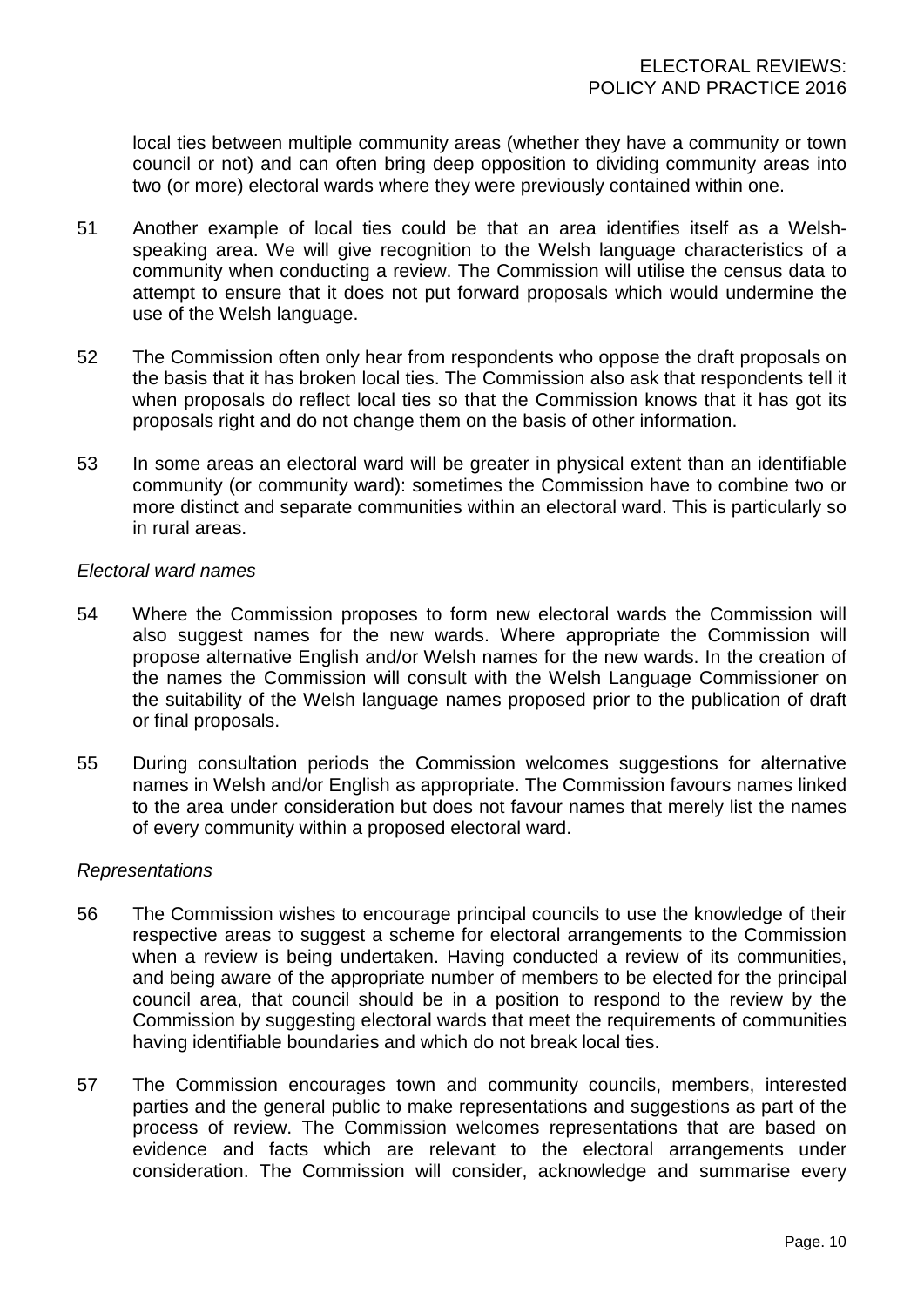representation made. If any person or body makes a representation to the Commission and do not receive an acknowledgment, they should contact the Commission to ensure it has received the representation. If your representation is not acknowledged then it is highly likely the Commission has not received the representation and it will not be considered in the Commission's deliberations.

58 A summary of every representation the Commission receives is published in an appendix in the Commission's Draft Proposals and Final Proposals Reports. The Commission has a policy that members of the public will not be named in the summaries of representations that will be published in the reports. The Commission will ascribe the locale of their residence to the representation summary.

### **Conclusion**

59 An electoral review is an exercise of the discharge of statutory responsibility, the application of powers given to the Commission, and the display of judgement which the legislation calls for. The Commission's policies are intended to give others confidence in how it will approach the challenges in any review, but do not preclude its striking of the right balance in the particular circumstances of the communities and principal council under review. The Commission exercises a collective judgment in determining the issues leading to the proposals in the reviews and the considerations given to the issues and the reasoning adopted will be explained in the reports.

October 2016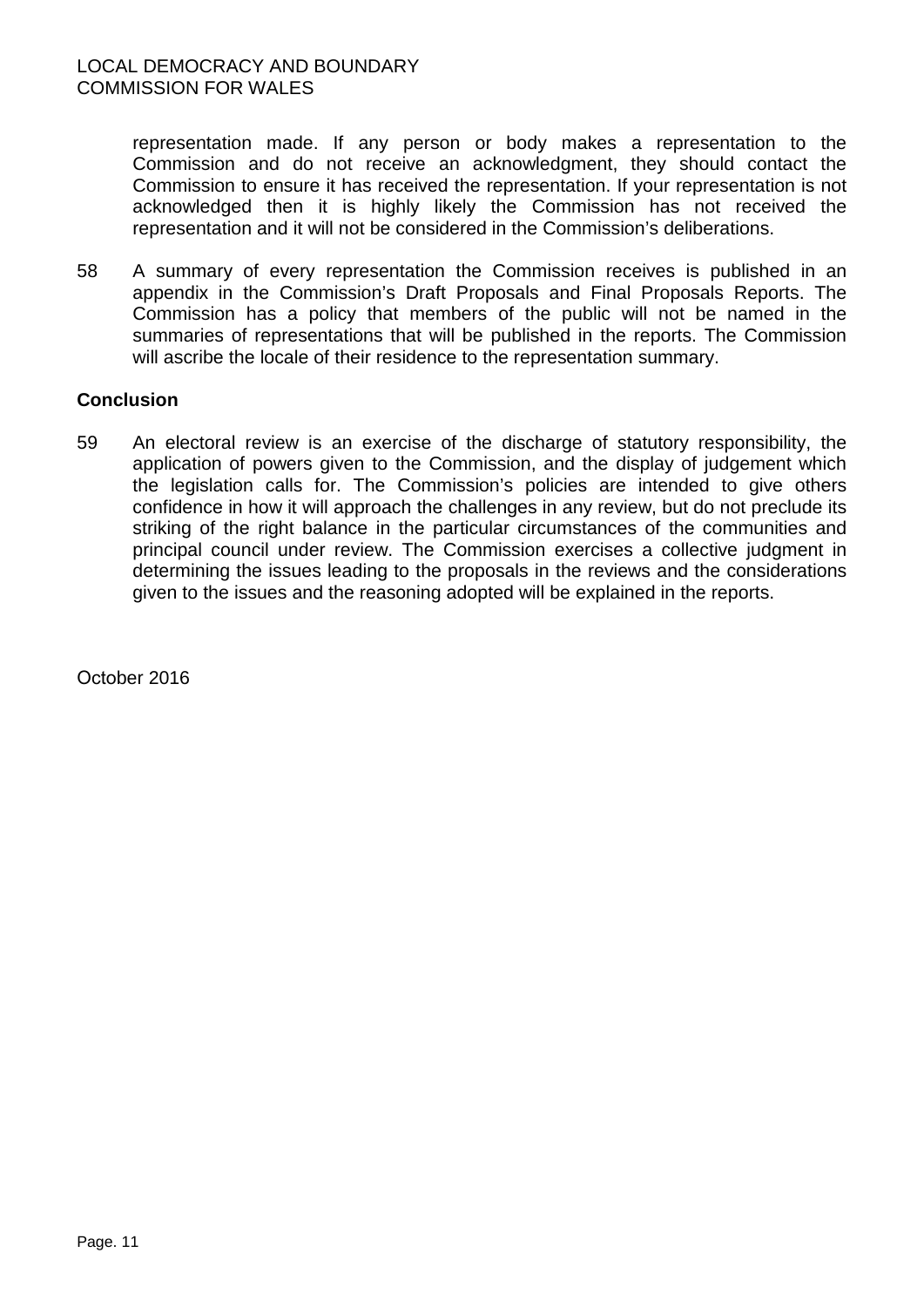

## **ELECTORAL REVIEW PROGRAMME 2017 ASSESSMENT AND TIMETABLE**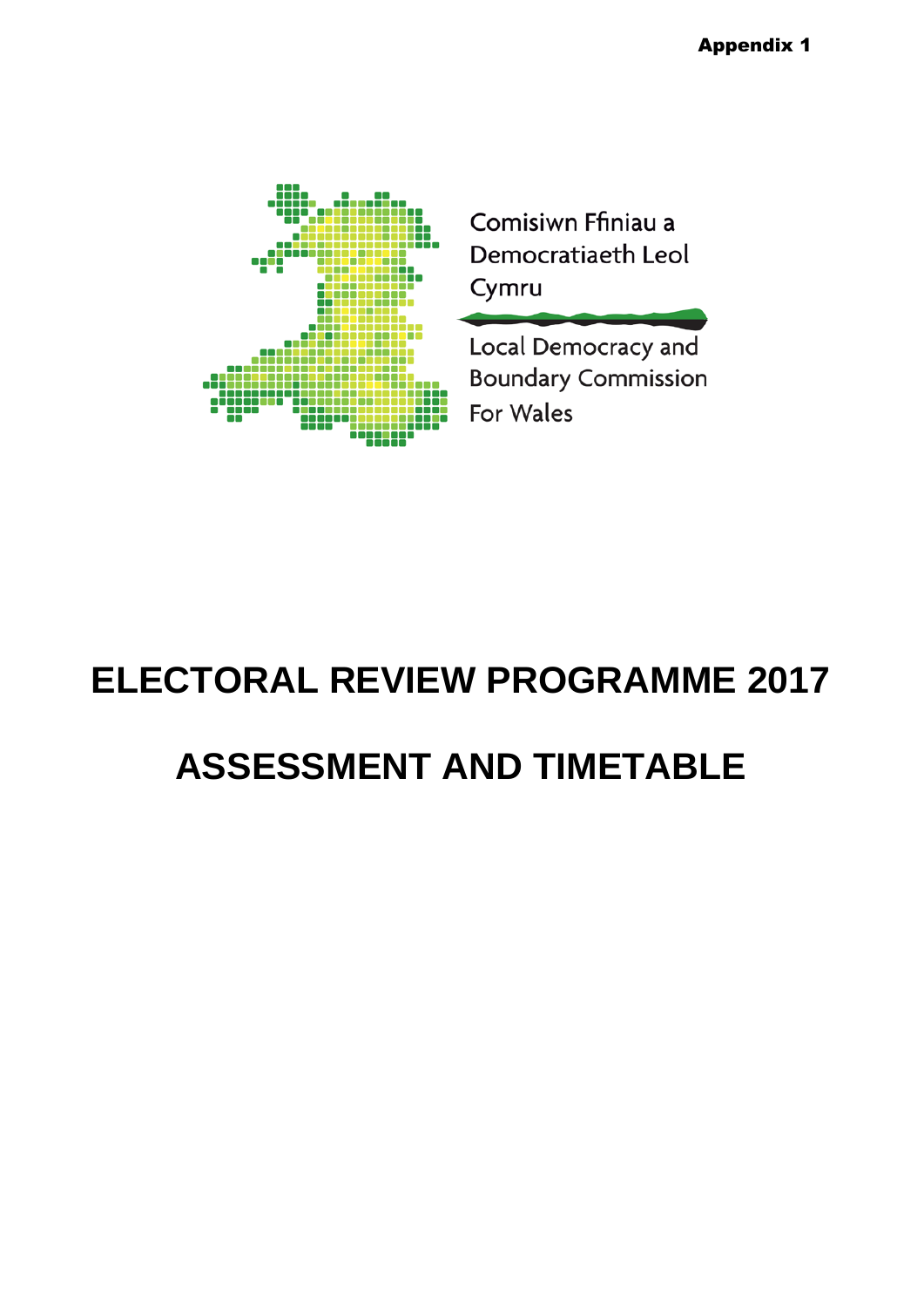### **Introduction**

- 1. The Local Government (Democracy) (Wales) Act 2013 requires the Commission to publish a ten year programme of electoral reviews.
- 2. In February 2013 the Commission set about analysing the information it had obtained from principal councils and the relevant factors considered necessary to develop a 10 year programme of electoral reviews for the 22 principal councils of Wales.
- 3. On 20 January 2014 the Commission on Public Service Governance and Delivery reported to the First Minister recommending changes to the make-up and operation of Wales' 22 principal councils. In order to avoid any nugatory work the Commission suspended its electoral review programme.
- 4. On 23 June 2016 the Cabinet Secretary for Finance and Local Government published a Written Statement asking the Commission to restart its 10 year programme with a new prioritised timetable with an expectation that all 22 electoral reviews be completed in time for the new arrangements to be put into place for the 2022 local government elections. In the Cabinet Secretary's Statement, he requested that the reviews for Carmarthenshire, Ceredigion, Conwy, Denbighshire, Gwynedd, Monmouthshire, Pembrokeshire, Powys and Torfaen be the first nine reviews in the programme.
- 5. This revised Electoral Review Programme, utilising the latest local government electorates, sets out the Commission's new prioritised timetable and how it came to the decision.

### **Assessment**

- 6. As with the previous electoral review programme, it was decided that the factors used in the consideration of a programme of reviews would be:
	- i. Divergence from the Commission's Council Size Policy aim;
	- ii. Last electoral review Order;
	- iii. Last community review Order;
	- iv. Timing of the next planned/ongoing community review;
	- v. The electoral ward variance from the county average, with specific reference to;
	- vi. those above +/-50%;
	- vii. those between +/-25% and +/-50%;
	- viii. those below +/-25%; and,
	- ix. The number of existing electoral wards with more than 3 members.
- 7. In order to make an assessment based on these factors the Commission contacted the principal councils to gather data on electorates and their planning on future community reviews.
- 8. The information collected was collated in a spreadsheet. In order to develop a formula whereby an order of priority could be determined a points based RAG (red-ambergreen) system was used. The factors where RAG was used and the determining parameters were as follows: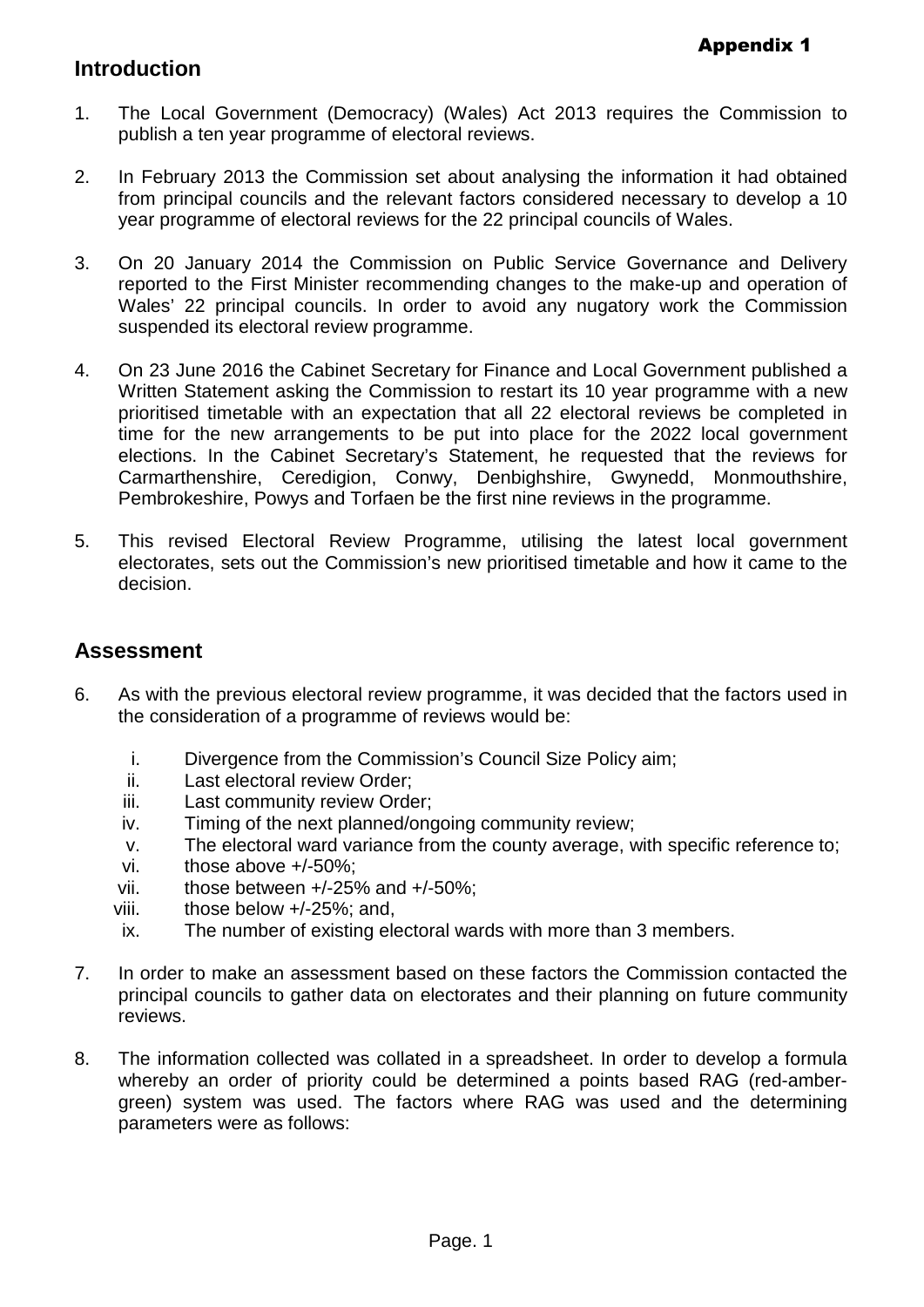|               | Аррепатх т    |                       |                |                             |               |                       |  |  |
|---------------|---------------|-----------------------|----------------|-----------------------------|---------------|-----------------------|--|--|
|               |               | R                     |                | A                           | G             |                       |  |  |
| <b>Factor</b> | <b>Points</b> | <b>Parameter</b>      | <b>Points</b>  | <b>Parameter</b>            | <b>Points</b> | <b>Parameter</b>      |  |  |
| ı.            | 3             | Greater               | 2              | Between $+/-10\%$ and $+/-$ |               | Less than $+/-$       |  |  |
|               |               | than $+/-25%$         |                | 25%                         |               | 10%                   |  |  |
| ii.           | 3             | Pre 2000              | 2              | Between 2000 and 2011       | 1             | Post 2011             |  |  |
| iii.          | 3             | Pre 2007              | $\overline{2}$ | Between 2007 and 2013       |               | Post 2013             |  |  |
| vi.           | 3             | Greater               | $\overline{2}$ | Between 1% and 10%          |               | No wards              |  |  |
|               |               | than $10\%$           |                |                             |               |                       |  |  |
| vii.          | 3             | Greater               | 2              | Between 15% and 30%         | 1             | Less than             |  |  |
|               |               | than $30\%$           |                |                             |               | (and equal to)<br>15% |  |  |
| viii.         | 3             | Less than             | 2              | Between 70% and 85%         | 1             | Greater than          |  |  |
|               |               | 70%                   |                |                             |               | (and equal to)        |  |  |
|               |               |                       |                |                             |               | 85%                   |  |  |
| ix.           | 3             | Greater<br>than $10%$ | 2              | Between 1% and 10%          | 1             | No wards              |  |  |

Appendix  $\boldsymbol{A}$ 

Note. Factor iv. does not appear in the above table as a planned/ongoing community review is taken into consideration in the timing of a review, not priority. Principle councils undertaking community reviews can be found in the programme at Appendix B.

9. A completed assessment table can be found at Appendix A. It should be noted that for Cardiff, Flintshire, Neath Port Talbot and Rhondda Cynon Taf these areas have conducted community reviews and recommendations have been submitted to Welsh Government but no Order has yet been made. It has been assumed that these Orders will be made before the Commission undertakes its electoral reviews.

### **Electoral Review Programme 2017 (ERP 2017)**

- 10. The ERP 2017 can be found at Appendix B.
- 11. The programme is based upon the base data in the assessment table but moving principal councils up or down the order to take into consideration the Cabinet Secretary's desire for Carmarthenshire, Ceredigion, Conwy, Denbighshire, Gwynedd, Monmouthshire, Pembrokeshire, Powys and Torfaen to be completed first and where a community review is underway or in the planning. The programme also reflects provision we have made to provide enough time for WG to produce a community Order before an electoral review can commence.
- 12. The only principal council which has indicated it is to conduct or complete a full community review prior to the 2022 local government election is Monmouthshire. They have communicated their intention to complete their suspended community review following the local government election in 2017. The Monmouthshire electoral review is however one of the nine reviews the Cabinet Secretary has requested to be the first to be undertaken within the programme. The Commission is of the view that the review of electoral arrangements in Monmouthshire would be substantially enhanced by allowing the completion of the community review before work begins on the electoral review. This is in line with the views of Monmouthshire County Council and the Cabinet Secretary has agreed that for this reason the Monmouthshire electoral review be scheduled at the end of the programme.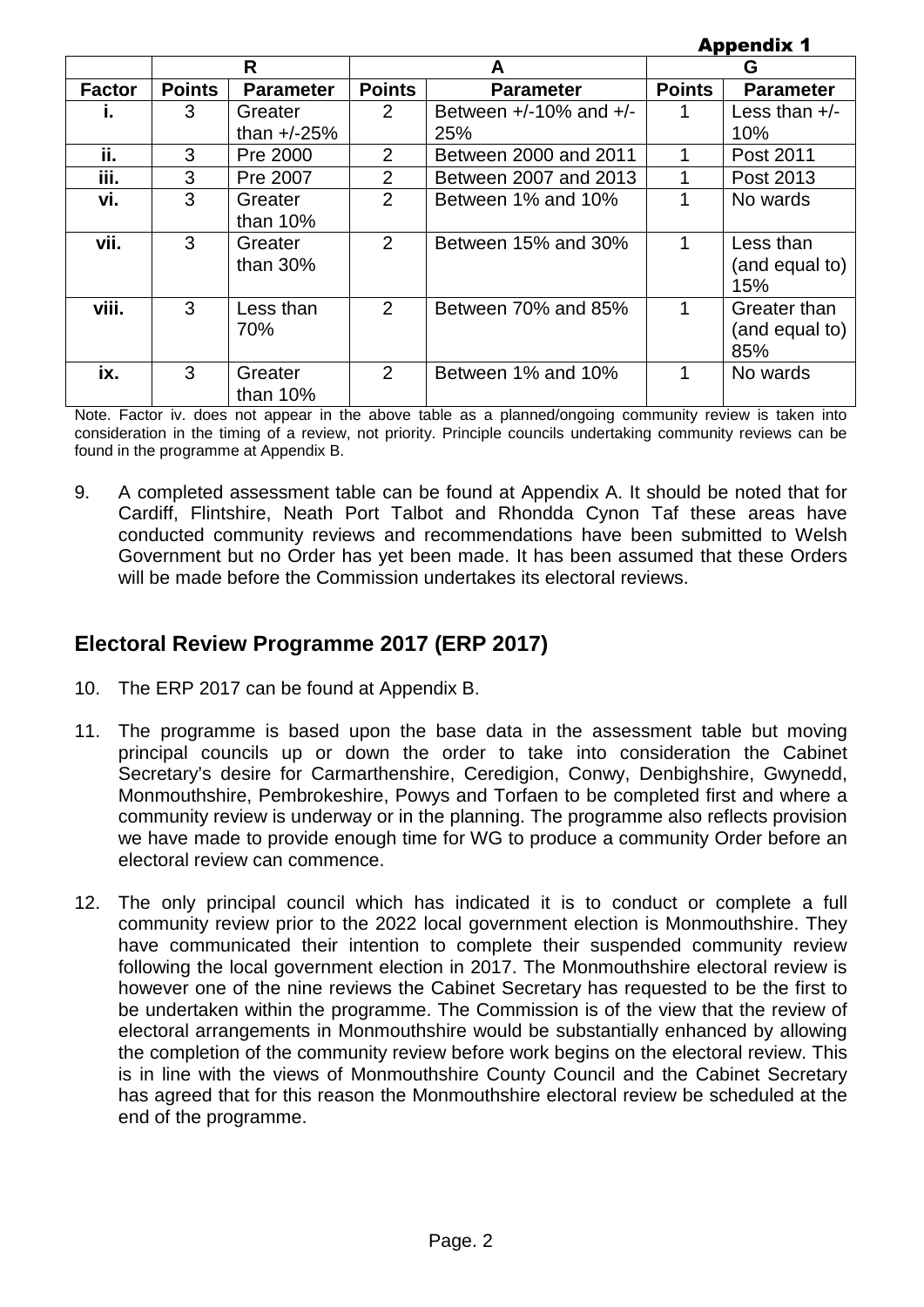#### **Appendix A - Timetable Assessment**

|                          |                | Counci | <b>Divergence</b> | Last      | Last                                                                                    |       | EWs      | EWs $\%$ | EWs      | EWs %  | EWs       | EWs %     | l No. EWs | $%$ EWs                                            |                |    | <b>Overal</b>   |                                                       |
|--------------------------|----------------|--------|-------------------|-----------|-----------------------------------------------------------------------------------------|-------|----------|----------|----------|--------|-----------|-----------|-----------|----------------------------------------------------|----------------|----|-----------------|-------------------------------------------------------|
|                          |                | Size   | rom Council       | electoral | community   Electoral   variance   variance   variance   variance   variance   variance |       |          |          |          |        |           |           | with $>3$ | with $>3$                                          |                |    | <b>Review</b>   |                                                       |
| <b>Principal Council</b> | <b>Members</b> | Aim    | Size Aim %        | Order     | change                                                                                  | Wards | $> 50\%$ | $> 50\%$ | 25-50%   | 25-50% | $0 - 25%$ | $0 - 25%$ |           | members   members   R   A   G   Formula   Priority |                |    |                 | Note                                                  |
| <b>Isle of Anglesey</b>  | 30             | 35     | $-14%$            | 2012      | 2009                                                                                    | 11    |          | 0%       |          |        |           |           |           | 0%                                                 |                |    | 22              |                                                       |
| <b>Blaenau Gwent</b>     | 42             | 30     | 40%               | n/c       | 2010                                                                                    | 16    |          | 0%       |          | 19%    | 13        | 81%       |           | 6%                                                 |                | 16 |                 |                                                       |
| Bridgend                 | 54             | 46     | 17%               | 1998      | 2009                                                                                    | 39    |          | 8%       |          | 28%    | 25        | 64%       |           |                                                    |                | 16 |                 |                                                       |
| Caerphilly               | 73             | 60     | 22%               | 1998      | 2012                                                                                    | 33    |          | 0%       |          | 6%     | 31        | 94%       |           | 6%                                                 |                | 12 | 17              |                                                       |
| Cardiff                  | 75             | 75     | 0%                | 1998      | 2016*                                                                                   | 29    |          | 7%       |          | 3%     | 26        | 90%       |           | <b>17%</b>                                         |                | 12 | 17              | * Awaiting Community Order                            |
| Carmarthenshire          | 74             | 75     | $-1%$             | 1998      | 2016                                                                                    | 58    |          | 2%       | 12       | 21%    | 45        | 78%       |           | ገ%                                                 |                | 12 | 17              | Priority given by Cabinet Secretary - cancelled order |
| Ceredigion               | 42             | 38     | 11%               | 2002      | 2000                                                                                    | 40    |          | 3%       | 16       | 40%    | 23        | 58%       |           |                                                    |                | 16 |                 | Priority given by Cabinet Secretary - cancelled order |
| Conwy                    | 59             |        | 28%               | 1998      | 2015                                                                                    | 38    |          | 0%       | $\Omega$ | 24%    | 29        | 76%       |           | 3%                                                 |                |    | $\mathbf{R}$    | Priority given by Cabinet Secretary - cancelled order |
| Denbighshire             | 47             | 47     | 0%                | 1998      | 2003                                                                                    | 30    |          | 0%       |          | 13%    | 26        | 87%       |           |                                                    |                |    | 21              | Priority given by Cabinet Secretary - cancelled order |
| Flintshire               | 70             | 61     | 15%               | 1998      | 2016*                                                                                   | 57    |          | 2%       | 13       | 23%    |           | 75%       |           | ገ%                                                 |                | 13 | 13              | * Awaiting Community Order                            |
| Gwynedd                  | 75             | 61     | 23%               | 2002      | 2007                                                                                    | 71    |          | 8%       | 26       | 37%    | 39        | 55%       |           |                                                    | 3 <sup>1</sup> | 16 |                 | Priority given by Cabinet Secretary - cancelled order |
| Merthyr Tydfil           | 33             | 30     | 10%               | n/c       | n/c                                                                                     | 11    |          | በ%       | $\sim$   | 18%    |           | 82%       | $\sim$    | 27%                                                | $3^{\circ}$    | 15 | 5               |                                                       |
| Monmouthshire            | 43             | 46     | $-7%$             | 2002      | 2002                                                                                    | 42    |          | 2%       |          | 17%    | 34        | 81%       |           |                                                    |                | 13 | 13 <sup>1</sup> | Priority given by Cabinet Secretary - cancelled order |
| Neath Port Talbot        | 60             | 56     | 7%                | n/c       | 2016*                                                                                   | 42    |          | 5%       | 13       | 31%    | 27        | 64%       |           |                                                    |                |    |                 | * Awaiting Community Order                            |
| Newport                  | 50             | 49     | 2%                | 2002      | 2002                                                                                    | 20    |          | 0%       |          | 20%    | 16        | 80%       |           | 5%                                                 |                | 13 | 13 <sup>2</sup> |                                                       |
| Pembrokeshire            | 60             | 61     | $-2%$             | 1998      | 2011                                                                                    | 60    |          | 3%       |          | 28%    |           |           |           |                                                    |                |    | $\mathbf{R}$    | Priority given by Cabinet Secretary - cancelled order |
| Powys                    | 73             | 67     | 9%                | 1998      | 2008                                                                                    | 73    |          | 8%       | 25       | 34%    | 42        | 58%       |           | 0%                                                 |                | 15 |                 | Priority given by Cabinet Secretary - cancelled order |
| Rhondda Cynon Taf        | 75             | 75     | 0%                | 1998      | 2016*                                                                                   | 52    |          | 10%      | 17       | 33%    | 30        | 58%       |           |                                                    |                | 14 | 8               | * Awaiting Community Order                            |
| Swansea                  | 72             | 75     | $-4%$             | 1998      | 2011                                                                                    | 36    | $\sim$   | 6%       |          | 17%    | 28        | 78%       |           | 17%                                                |                | 15 |                 |                                                       |
| The Vale of Glamorgan    | 47             | 51     | $-8%$             | 2002      | 2010                                                                                    | 23    |          | 0%       |          | 22%    | 18        | 78%       | $\sim$    | 9%                                                 |                | 12 | 17              |                                                       |
| Torfaen                  | 44             | 30     | 47%               | 2002      | 2013                                                                                    | 24    |          | 4%       |          | 21%    | 18        | 75%       |           |                                                    |                | 13 | 13 <sup>1</sup> | Priority given by Cabinet Secretary - cancelled order |
| Wrexham                  | 52             | 54     | $-4%$             | 998       | 2009                                                                                    | 47    | ົ        | 4%       | 10       | 21%    | 35        | 74%       |           |                                                    | $2^{\circ}$    | 14 | 8               |                                                       |

|  | $0 - 10%$  | within 5    | within 3              | 0%        | $0 - 15%$  | 85-100% | 0%         |
|--|------------|-------------|-----------------------|-----------|------------|---------|------------|
|  | vears      | vears       |                       |           |            |         |            |
|  | $10 - 25%$ |             | 5-15 years 3-10 years | $0 - 10%$ | $15 - 30%$ | 70-85%  | $0 - 10%$  |
|  | $\sim$ 25% | $>15$ vears | $>10$ vears           | 510%      | $>30\%$    | <70%    | <b>10%</b> |

| 0% | 5-1 |
|----|-----|
|    |     |

| 85-100% | 0%        |
|---------|-----------|
| 70-85%  | $0 - 10'$ |
|         |           |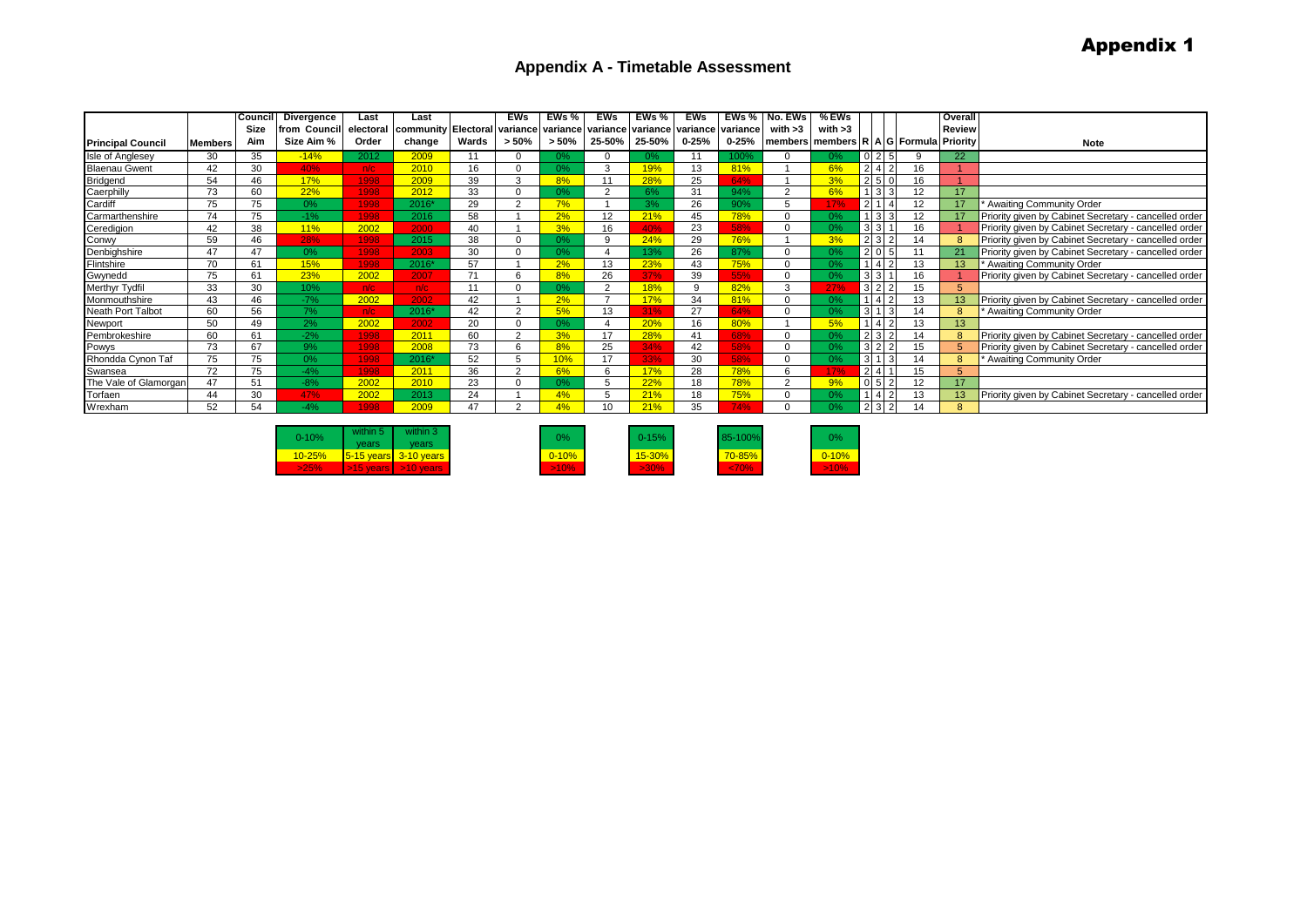**ELECTORAL REVIEW PROGRAMME 2017 Appendix B** 



E - Local Government Election

Appendix 1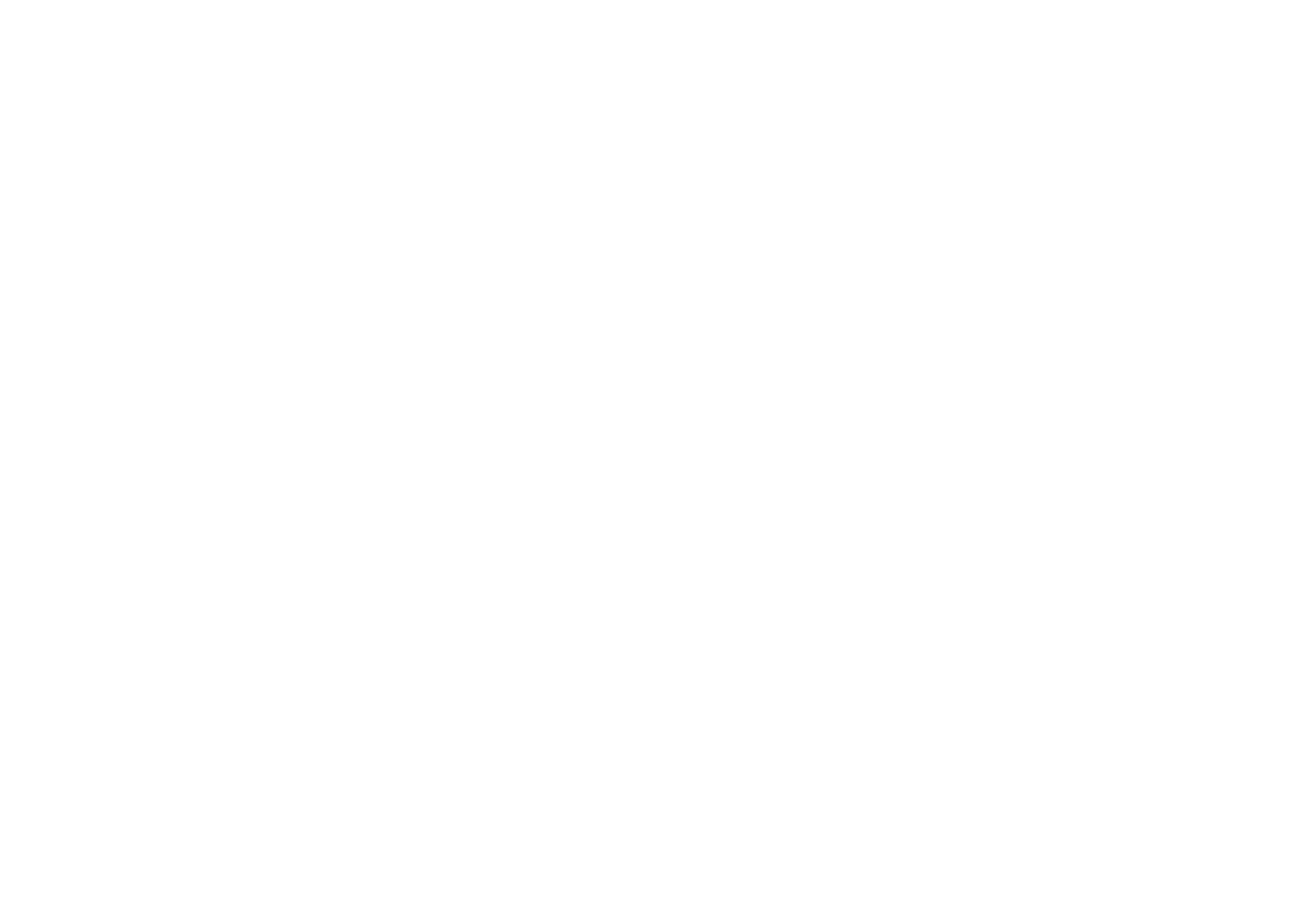

Comisiwn Ffiniau a Democratiaeth Leol Cymru

Local Democracy and **Boundary Commission** For Wales

## **Electoral Reviews:**

## **Council Size Policy**

**October 2016**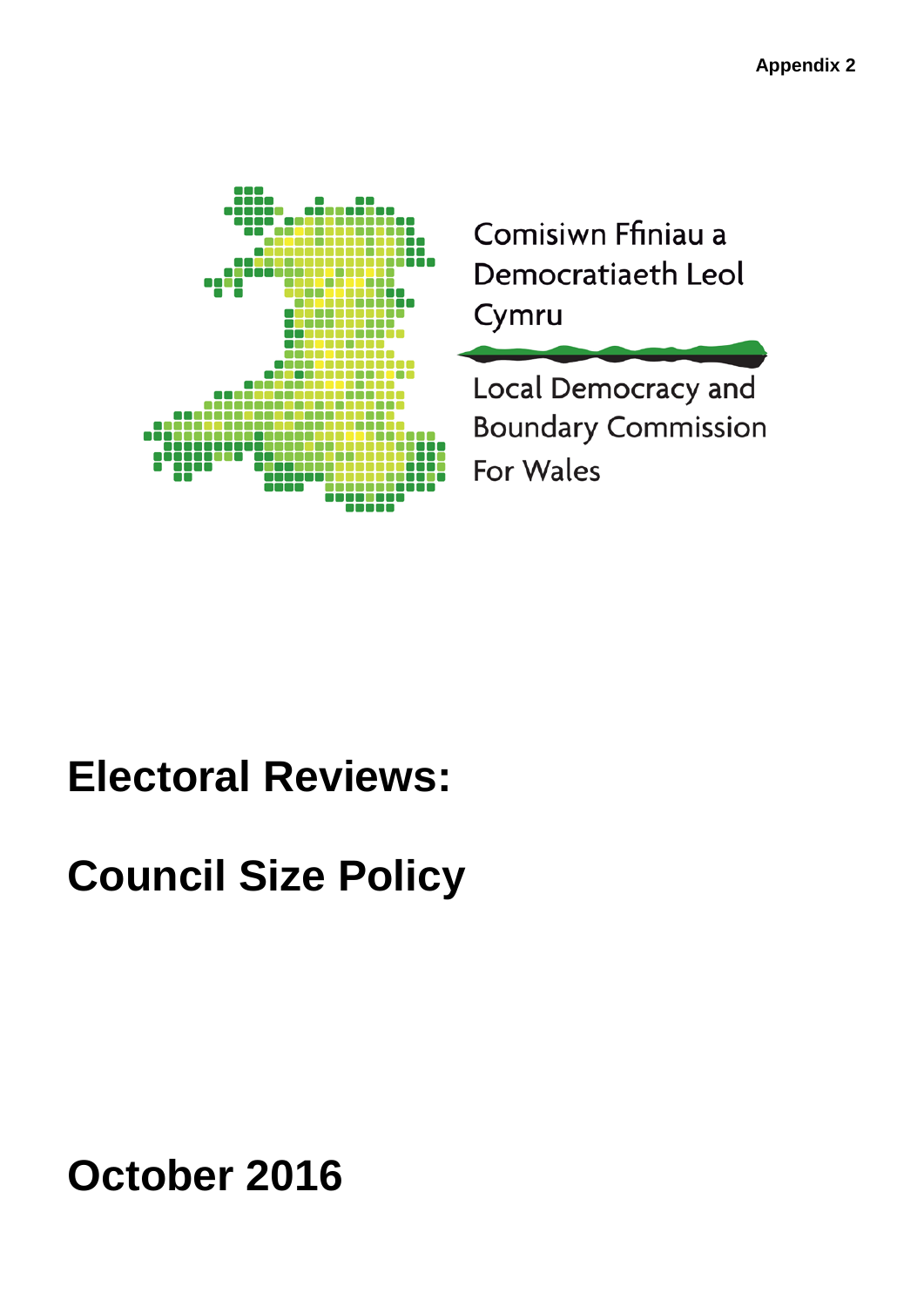### **1. Introduction**

- 1.1 The Local Democracy and Boundary Commission for Wales is required to carry out periodic reviews of the electoral arrangements of principal areas in Wales. The way the Commission conducts an electoral review is defined by legislation, our *Electoral Reviews: Policy and Practice* document and by Directions that may be issued by Welsh Ministers.
- 1.2 The Commission published its original *Electoral Reviews: policy and practice* document on 12 March 2012. That document did not include the Commission's approach to council size. Accordingly, in May 2012, we produced a consultation paper setting out a preliminary view of how council size may be determined as a precursor to an electoral review.
- 1.3 At the end of the initial consultation period we had received responses from the majority of principal councils, the Welsh Local Government Association (WLGA), political parties and individuals, including former councillors. The general response was in favour of an approach based on the identification of the number of councillors that would be appropriate to ensure the provision of effective and convenient local government for councils. The specific methodology proposed by the paper was, however, not generally supported. It was clear that there were some concerns about the suggested banding approach. The view was expressed that the methodology used and justification for establishing council sizes should be based upon wider factors than socio-geographical characteristics alone, and may need to include population density factors. There was also the view that the ratios of elector per councillor adopted in the consultation paper need to be justified.
- 1.4 Representatives of the Commission met with representatives of the WLGA in July 2012 to discuss the outcome of the consultation. At the meeting it was agreed that the Commission would work with the Local Government Data Unit ~ Wales to consider further the methodology used for determining council size and to investigate alternative data sets and methodologies. Further meetings were held with the WLGA and the Data Unit and, following detailed analysis work by the Data Unit, the Commission were able to consider alternative methodologies that utilised data that was both current and readily available. We considered methodologies which variously took account of electorate numbers, population size and measures of population density and urbanisation. We have arrived at a preferred methodology that is broadly based on the method in place in Scotland at the time.
- 1.5 The preferred methodology was published as a consultation paper on 27 March 2013. We received responses from over half of the principal councils, the Welsh Local Government Association (WLGA), two political parties and individuals. The general response was in favour of the methodology and that it was appropriate to ensure the provision of effective and convenient local government for councils.
- 1.6 In light of the restarted electoral review programme and policy and practice the Commission has updated the policy reflecting the latest Office for National Statistics data.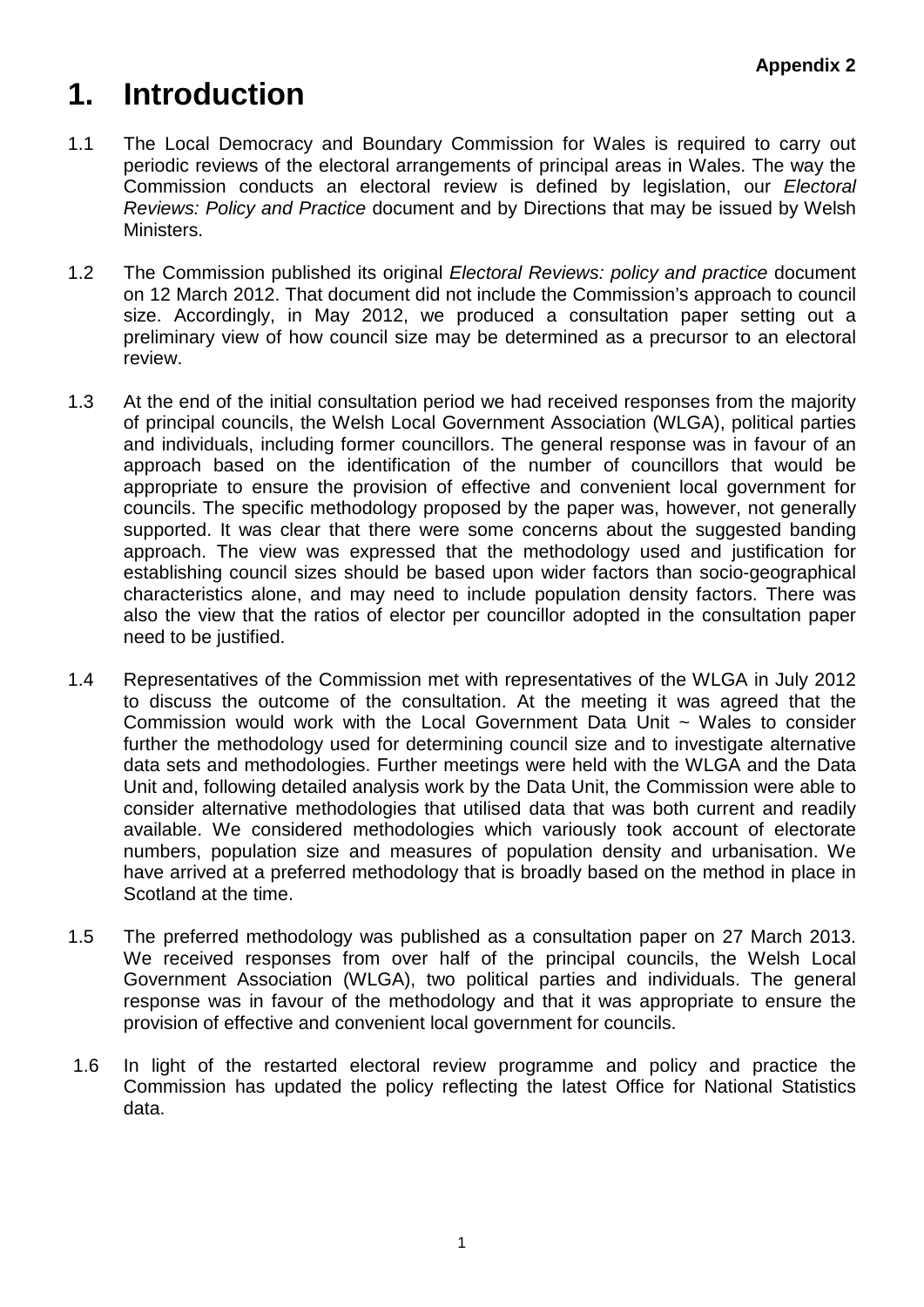### **2. Council Size Methodology**

- 2.1 In considering a methodology for determining the size of councils the Commission has adopted the principle that the modelling of councillor numbers should be objective, transparent and underpinned by a robust methodology. In arriving at a preferred methodology the Commission took account of the method that was in place in Scotland at their fourth general review which has been an accepted and tested approach to adjudicating council size on Local Authorities with variations of geography, topography and population distribution. The Commission and the Data Unit have worked with the Local Government Boundary Commission for Scotland to better understand how their approach was developed and, as a result, a comparable model for Wales has been produced.
- 2.2 The methodology in our policy uses information relating to the population distribution within councils enabling a conclusion to be drawn on the relative urban and / or rural nature of their areas, in demographic terms. Using the data to then categorise the councils enables a transparent and robust approach which will provide a sustainable method for future allocation. It ensures that councils with similar characteristics are being treated in the same way. The parameters used to determine the categories are urbanisation (percentage of the population living outside of settlements with a population of more than 10,000) and population density (number of persons per hectare). The categories have been determined by a combination of looking at appropriate groupings in the data and as determined by appropriate patterns of population distribution within principal council areas.
- 2.3 The Commission considered using other factors in the model in addition to those described above. During the consultative process the Commission has received suggestions that deprivation be a consideration in council sizing policy. It was concluded that such an element would increase complexity at the expense of transparency. A methodology based on demographic distribution is the basis of the approach we consider most appropriate for Wales.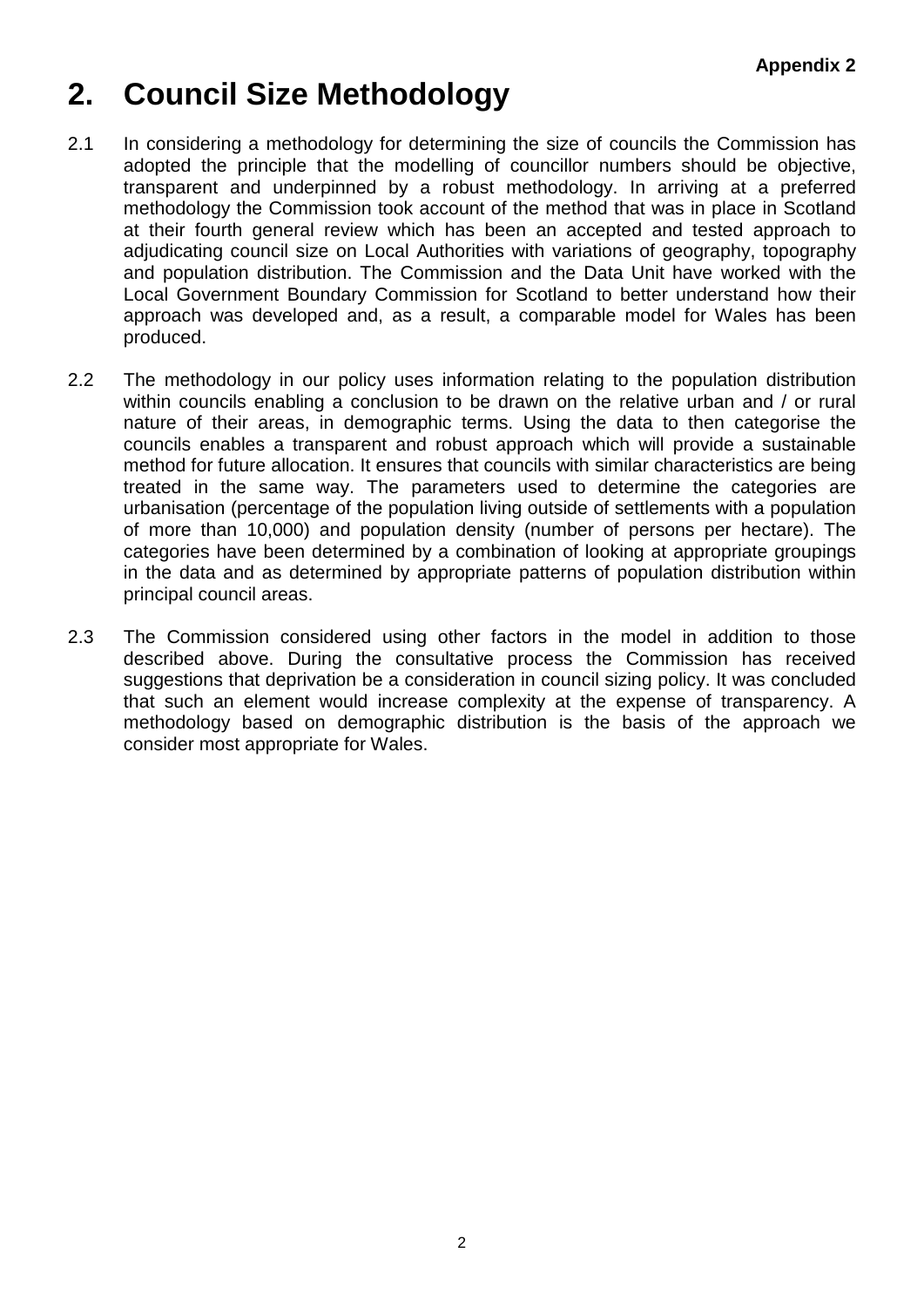### **Population Density**

- 2.4 The first factor considered is population density. The chart below shows the distribution across Wales of the population density. The data used is the 2015 Mid Year Estimates<sup>1</sup> of population and the associated 2015 population densities. The data continues to suggest that there are four groups of principal councils in Wales in terms of population density (from top to bottom):
	- i. Those greater than or equal to 10 (Cardiff);
	- ii. Those greater than or equal to 4.5 but less than 10 (Newport to Merthyr Tydfil);
	- iii. Those greater than or equal to 2 but less than 4.5 (The Vale of Glamorgan to Wrexham); and,
	- iv. Those less than 2 (Denbighshire to Powys)



2.5 The Commission is therefore content to continue using the factors as set out in our Council Size Policy of 2013.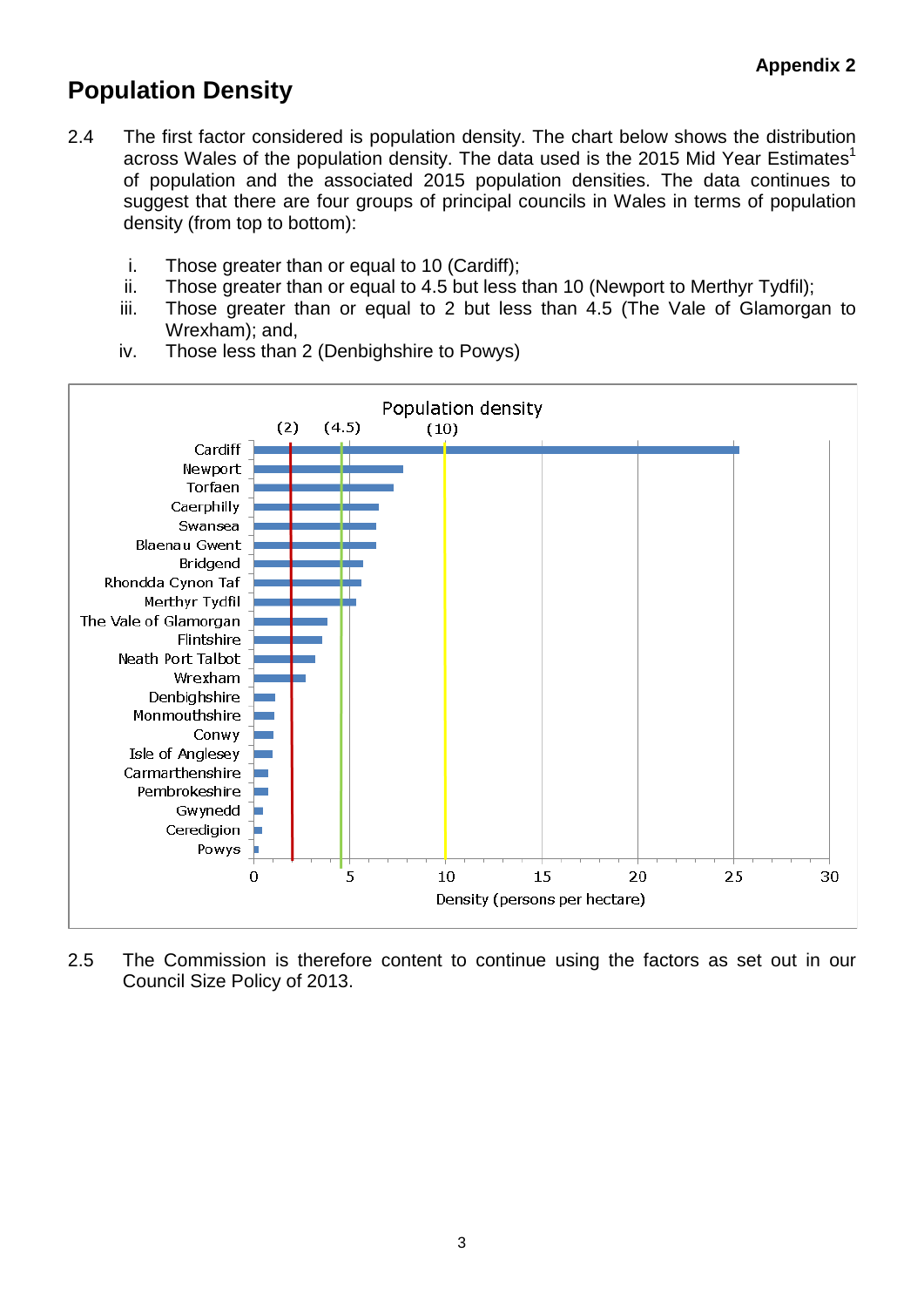### **Urbanisation**

- 2.6 It was considered that the Commission could divide Wales' principal councils by the four categories identified purely on the population density. However, the Commission believes that there is merit in establishing a robust model which reflects both population density and the dispersal of population within a local authority area and can continue and adapt to changes to Wales' principal councils population changes in the future. Thus, the model includes both sets of factors even though, in this first instance, it does not impact on a number of principal councils.
- 2.7 The second factor we therefore considered was 'urbanisation' or the percentage of population living outside settlements with a population over 10,000. This factor distinguishes those councils that have a preponderance of population that lives in larger communities, town or urban settlements. The chart below shows the distribution across Wales of the percentage of the population living outside of settlements with a population of more than 10,000. Although there is no clear split in the data, in order to distinguish where a council's population is concentrated more in urban areas we have identified two groups, the dividing point being where 40% of the population live outside of settlements of 10,000 people.



2.8 When compared to the 2011 there has been some shifts in the percentage of population living outside of 10,000 persons or more settlements. There have been three principal councils with shifts over 10%: Bridgend (12.2 percentage points decrease), Conwy (11.1 percentage points decrease) and Monmouthshire (11.3 percentage points decrease).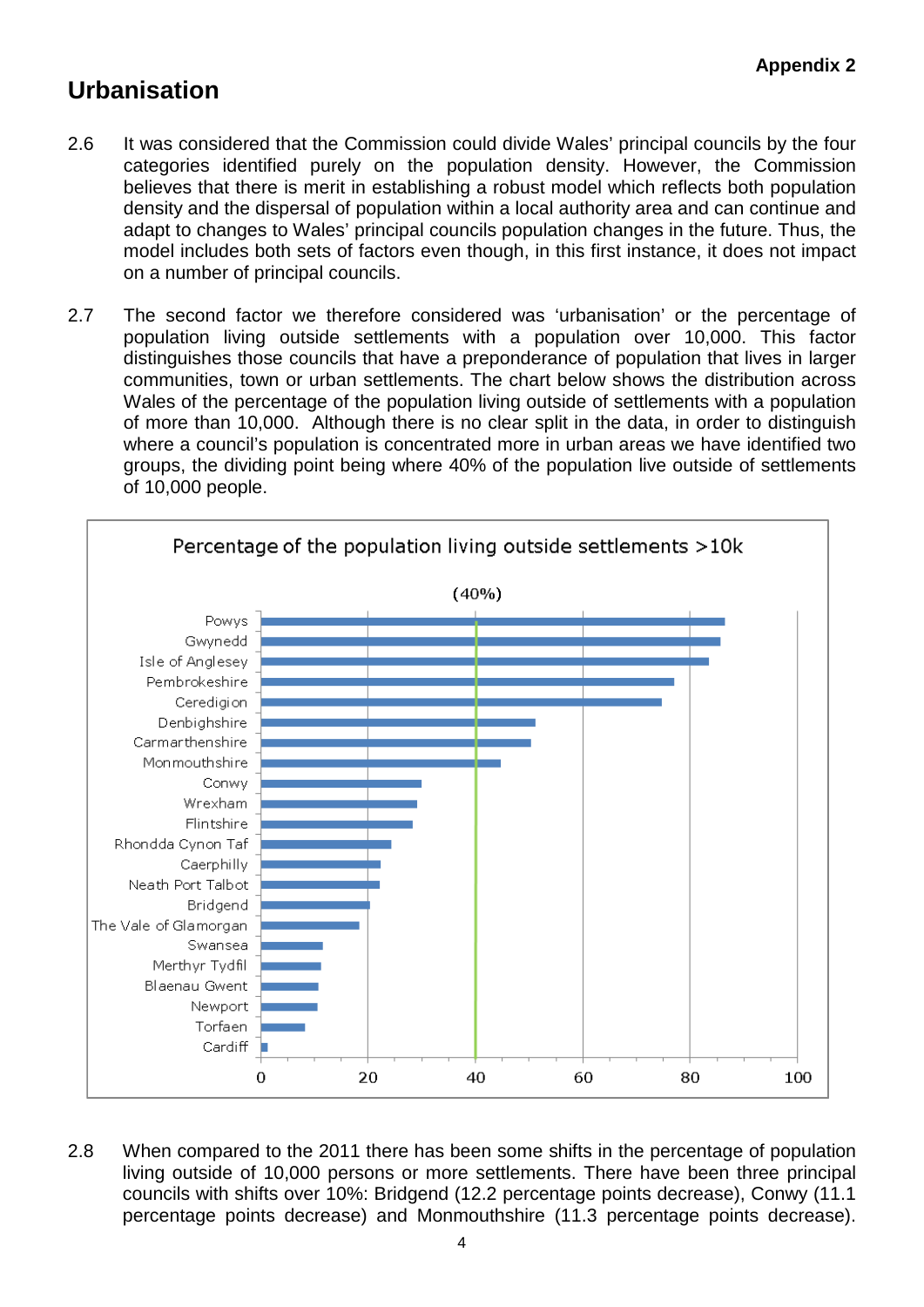This represents the population moving from more rural locations to more urban locations in those council areas.

- 2.9 This has one impact where a council appears above or below the 40% threshold. Conwy has moved from 41.2% to 30%, moving to within 1% of Wrexham.
- 2.10 The Commission is content that, although there has been a move of one authority below the threshold that the differential between Conwy at 30% and Monmouthshire at 44.6% is still significant and an appropriate point to place that factor in the Commission's methodology.

### **Summary of Model Parameters**

- 2.11 To take account of the circumstances in Wales, responses to the consultations and ensuring that only significant changes in population density would change a principal council's category a set of categories of urbanisation and population density continue to be as follows:
	- Where 40% or more of the population that live outside settlements larger than 10,000 persons ; and,
	- Where the population density is greater than or equal to 10 persons per hectare, is greater than or equal to 4.5 persons per hectare but less than 10 persons per hectare, is greater than or equal to 2 persons per hectare but less than 4.5 persons per hectare, is less than 2 persons per hectare.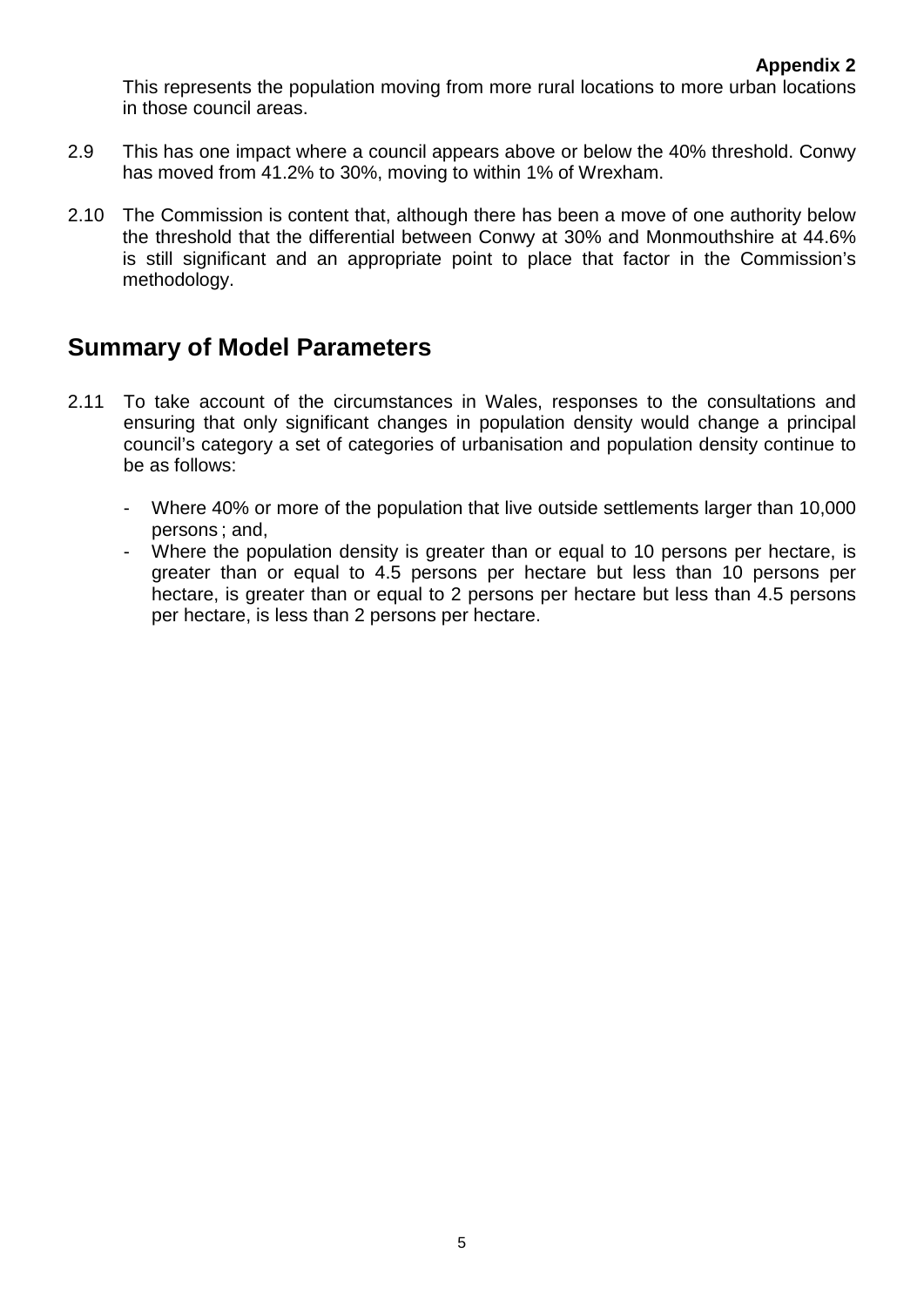### **Categorisation and Councillor Allocation**

<span id="page-26-0"></span>2.12 Using the values from the charts above and described at paragraph 2.11 gives the categorisation parameters shown in [Table 1.](#page-26-0)

|                 | rable 1. Calegorisation parameters                                                                            |            |                                                    |
|-----------------|---------------------------------------------------------------------------------------------------------------|------------|----------------------------------------------------|
| <b>Category</b> | <b>Urban nature</b><br>(% of population<br>living outside of<br>towns with more<br>than 10,000<br>population) |            | <b>Population density</b><br>(persons per hectare) |
| 1               | Less than 40%                                                                                                 | <b>AND</b> | Greater than or equal to<br>10                     |
| $\overline{2}$  | Less than 40%                                                                                                 | <b>AND</b> | Greater than or equal to<br>4.5                    |
| 3               | More than 40%                                                                                                 | AND/OR     | Less than 4.5                                      |
| 4               | More than 40%                                                                                                 | <b>AND</b> | Less than 2                                        |

### **Table 1: Categorisation parameters**

2.13 Using this methodology the councils are categorised as shown in [Table 2](#page-29-0).

| <b>Council</b>           | <b>Category</b>         |
|--------------------------|-------------------------|
| <b>Blaenau Gwent</b>     | 2                       |
| <b>Bridgend</b>          | $\overline{2}$          |
| Caerphilly               | $\overline{2}$          |
| Cardiff                  | $\overline{1}$          |
| Carmarthenshire          | 4                       |
| Ceredigion               | 4                       |
| Conwy                    | 3                       |
| Denbighshire             | 4                       |
| Flintshire               | 3                       |
| Gwynedd                  | 4                       |
| Isle of Anglesey         | 4                       |
| Merthyr Tydfil           | $\overline{2}$          |
| Monmouthshire            | $\overline{\mathbf{4}}$ |
| <b>Neath Port Talbot</b> | 3                       |
| Newport                  | $\overline{2}$          |
| Pembrokeshire            | $\overline{\mathbf{4}}$ |
| Powys                    | 4                       |
| Rhondda Cynon Taf        | $\overline{2}$          |
| Swansea                  |                         |
| The Vale of Glamorgan    | $\frac{2}{3}$           |
| Torfaen                  | $\frac{1}{2}$           |
| Wrexham                  | 3                       |

### **Table 2: Category allocation**

2.14 Once the councils are allocated to a category then a ratio of councillors to population is applied to each council within the category. This approach takes account of the size of the overall population, whilst continuing to ensure that councils with similar characteristics are treated the same.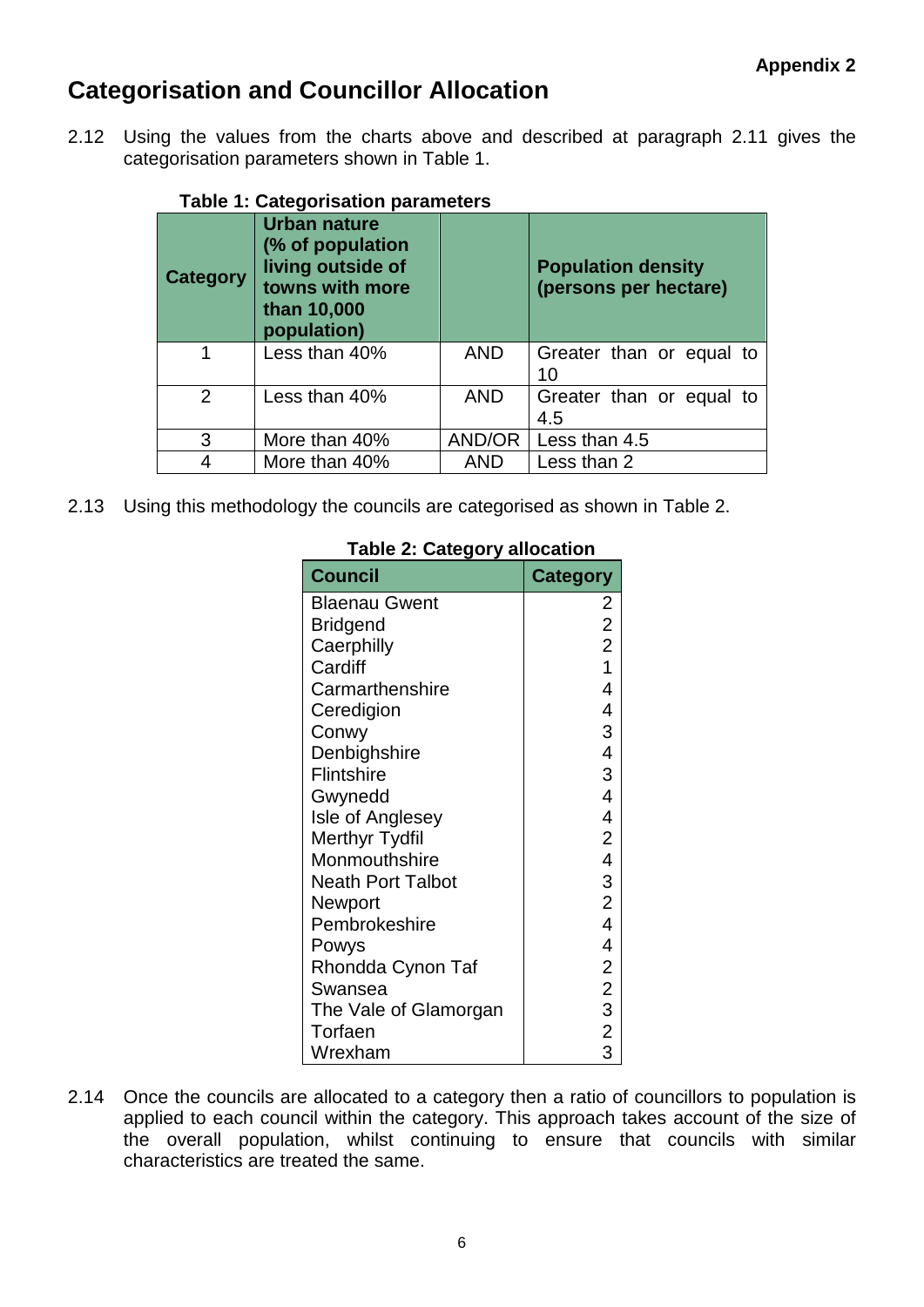### **Appendix 2**

2.15 The population ratios for the categories are determined as a set and having regard for the categories determined by urbanisation and population density. A two fold change between the top and bottom categories is proposed in Wales to reflect the slightly smaller range in urbanisation and population density. The current average ratio for category 4 councils is approximately 1:2,000 and so it was considered appropriate to apply this ratio to this category. The change in ratios between categories 4 and 3 and between categories 3 and 2 is small at 500 persons per councillor. This is to reflect the gradual change in the nature of categories. There is a greater change of 1,000 between the top two categories reflecting the difference in their nature. The proposed ratios are shown in [Table 3.](#page-27-0)

| <b>Category</b> | <b>Ratio (1:)</b> |
|-----------------|-------------------|
|                 | 4,000             |
|                 | 3,000             |
|                 | 2,500             |
|                 | 2,000             |
|                 |                   |

### **Table 3: Councillor to population ratios**

<span id="page-27-0"></span>2.16 The councillor to population ratio for each category is used to determine the number of councillors as shown in [Table 4](#page-29-0).

| <b>Category   Council</b> |                          | <b>Population</b> | <b>Number of</b><br><b>Councillors</b> |
|---------------------------|--------------------------|-------------------|----------------------------------------|
| 1                         | Cardiff                  | 357,160           | 89                                     |
|                           | <b>Blaenau Gwent</b>     | 69,544            | 23                                     |
|                           | <b>Bridgend</b>          | 142,092           | 47                                     |
|                           | Caerphilly               | 180,164           | 60                                     |
| $\overline{2}$            | <b>Merthyr Tydfil</b>    | 59,324            | 20                                     |
|                           | Newport                  | 147,769           | 49                                     |
|                           | Rhondda Cynon Taf        | 237,411           | 79                                     |
|                           | Swansea                  | 242,382           | 81                                     |
|                           | Torfaen                  | 91,836            | 31                                     |
|                           | Conwy                    | 116,218           | 46                                     |
|                           | Flintshire               | 154,074           | 62                                     |
| 3                         | <b>Neath Port Talbot</b> | 140,992           | 56                                     |
|                           | The Vale of Glamorgan    | 127,592           | 51                                     |
|                           | Wrexham                  | 136,647           | 55                                     |
|                           | Carmarthenshire          | 185,123           | 93                                     |
|                           | Ceredigion               | 74,642            | 37                                     |
|                           | Denbighshire             | 94,691            | 47                                     |
| $\overline{4}$            | Gwynedd                  | 122,864           | 61                                     |
|                           | Isle of Anglesey         | 69,979            | 35                                     |
|                           | Monmouthshire            | 92,476            | 46                                     |
|                           | Pembrokeshire            | 123,464           | 62                                     |
|                           | Powys                    | 132,642           | 66                                     |
|                           | <b>Wales</b>             | 3,099,086         | 1,196                                  |

### **Table 4: Categorisation and councillor allocation**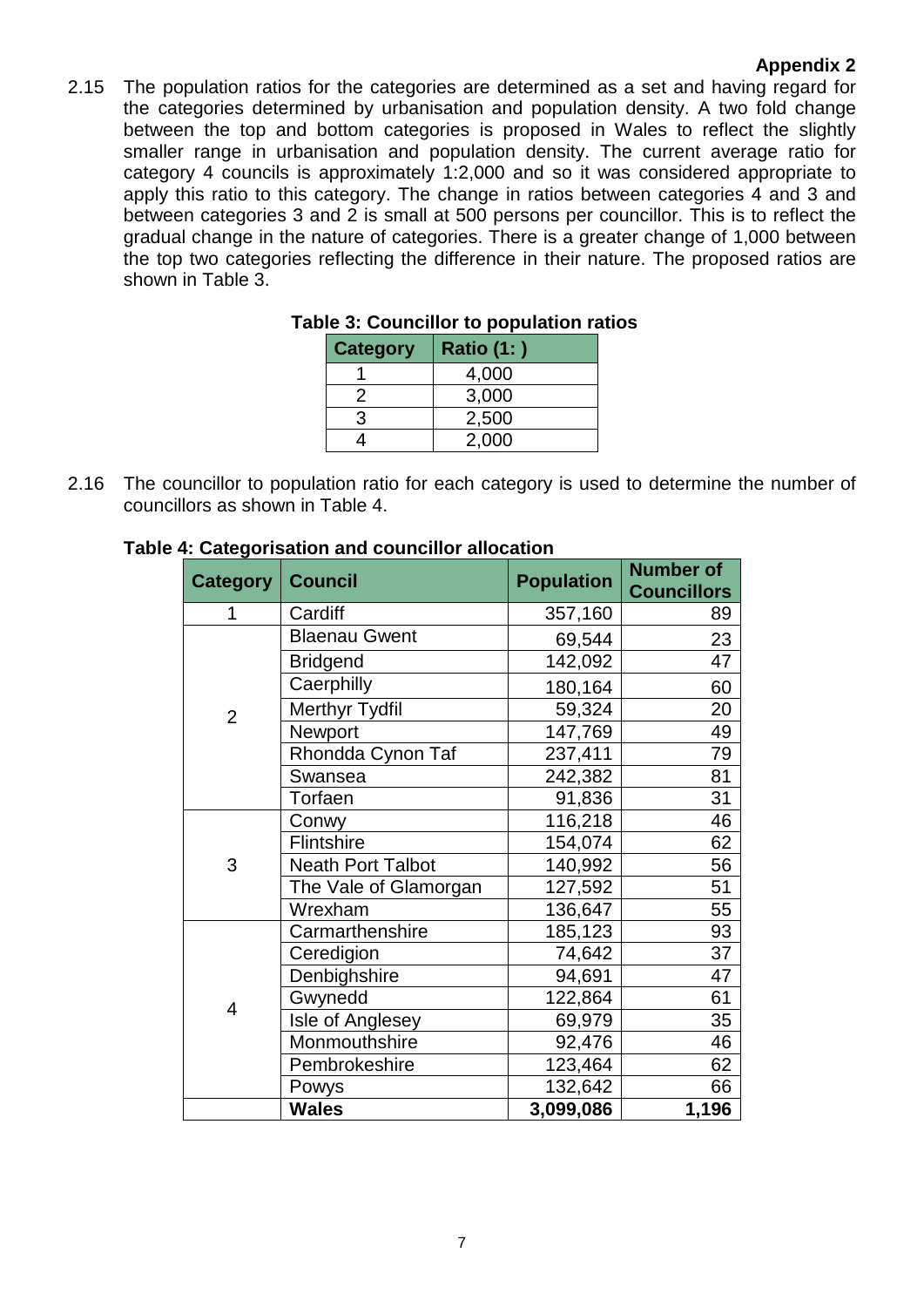### **3. Constraints**

- 3.1 As noted above, when considering a methodology for determining the size of councils the Commission adopted the principle that any approach to modelling councillor numbers should be objective, transparent and underpinned by a robust methodology. It is understood, however, that any method for determining council size may be constrained by legislation and Ministerial Directions and an awareness of the impact of any proposed change to the existing size of councils.
- 3.2 In respect of council size the Ministerial Directions in respect of electoral reviews have previously stated:
	- (a) It is considered that a minimum number of 30 councillors is required for the proper management of the affairs of a county or a county borough council;
	- (b) It is considered that, in order to minimise the risk of a county council or a county borough council becoming unwieldy and difficult to manage, a maximum number of 75 councillors is ordinarily required for the proper management of the affairs of a county or a county borough council.

From our consultations there appears to be a general acceptance of these maxima and minima and so we have therefore accepted these as constraints to the methodology.

- 3.3 The impact that a significant change may have on the running of a council if it applied as a result of a single electoral review has also been considered. A constraint has therefore been applied so that, for each review, the number of councillors will not vary by more than 10%. At the request of the principal council concerned the Commission may consider exceeding its 10% variance limit in moving towards the size of council determined by the model, if it can be demonstrated that the solution is more conducive to effective and convenient local government
- 3.4 In order to ensure that the process is clear and fair, the constraints on maximum or minimum councillor numbers or on levels of change have been applied at the end of the process.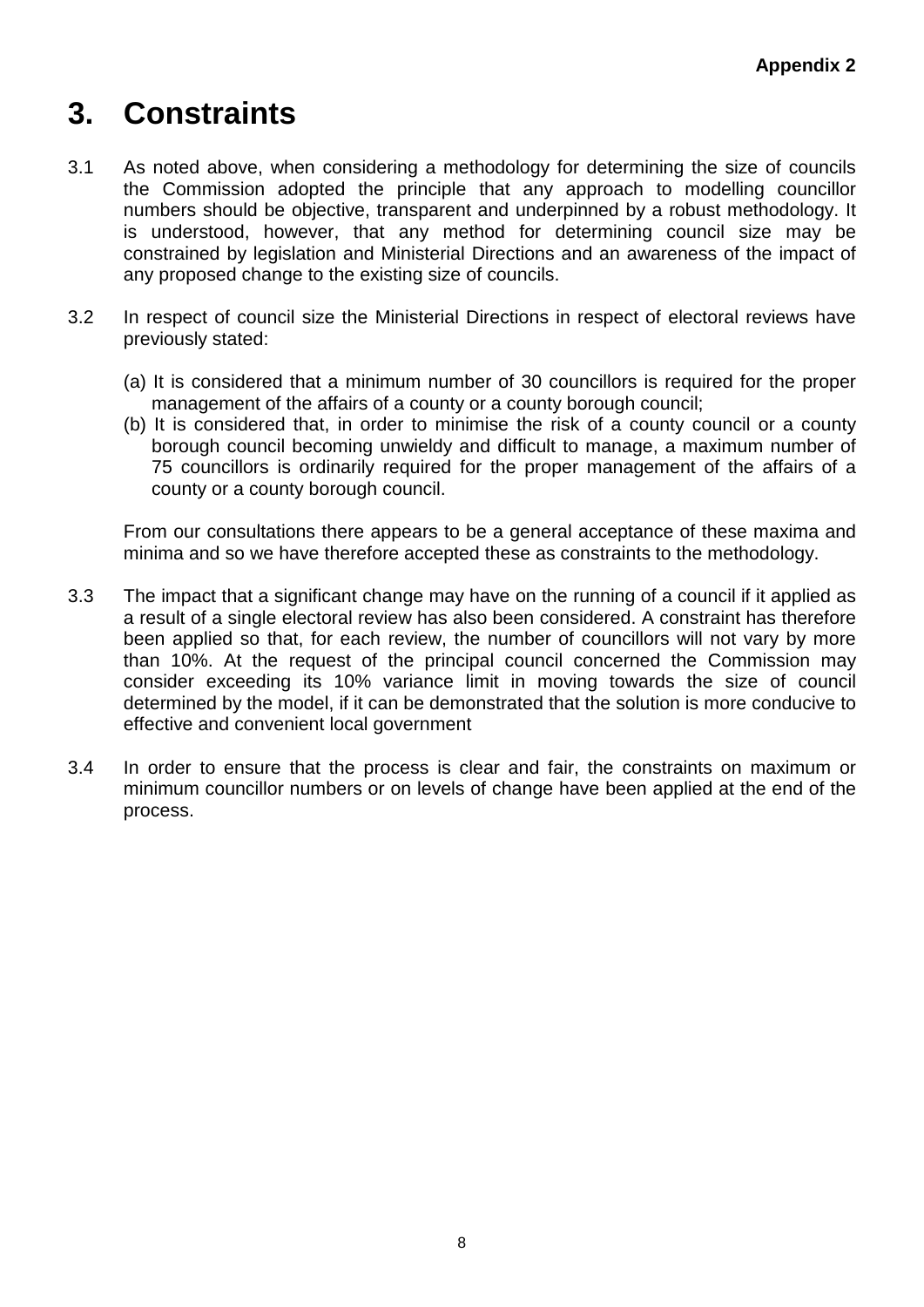### **4. Applied Model**

4.1 The councillor allocation determined by the methodology (at Section 2 above) is then subject to the constraints (at Section 3 above). Table 5 shows the existing number of councillors and gives the allocated number of councillors before and after constraints.

|                 |                          | <b>Number of councillors</b> |                                                                                                                                               |              |  |  |  |  |
|-----------------|--------------------------|------------------------------|-----------------------------------------------------------------------------------------------------------------------------------------------|--------------|--|--|--|--|
| <b>Category</b> | <b>Council</b>           | <b>Existing</b>              | <b>Before</b>                                                                                                                                 | <b>After</b> |  |  |  |  |
|                 |                          | (2013)                       | constraints                                                                                                                                   | constraints  |  |  |  |  |
| 1               | Cardiff                  | 75                           | 89                                                                                                                                            | 75           |  |  |  |  |
|                 | <b>Blaenau Gwent</b>     | 42                           | 23                                                                                                                                            | 38           |  |  |  |  |
|                 | <b>Bridgend</b>          | 54                           | 47                                                                                                                                            | 49           |  |  |  |  |
|                 | Caerphilly               |                              | 60                                                                                                                                            | 66           |  |  |  |  |
| $\overline{2}$  | Merthyr Tydfil           | 33                           | 20                                                                                                                                            | 30           |  |  |  |  |
|                 | Newport                  | 50                           | 49                                                                                                                                            | 49           |  |  |  |  |
|                 | Rhondda Cynon Taf        | 75                           | 79                                                                                                                                            | 75           |  |  |  |  |
|                 | Swansea                  | 72                           |                                                                                                                                               | 75           |  |  |  |  |
|                 | Torfaen                  | 44                           | 31                                                                                                                                            | 40           |  |  |  |  |
|                 | Conwy                    | 59                           | 46                                                                                                                                            | 53           |  |  |  |  |
|                 | Flintshire               | 70                           | 62                                                                                                                                            | 63           |  |  |  |  |
| 3               | <b>Neath Port Talbot</b> | 64                           | 56                                                                                                                                            | 58           |  |  |  |  |
|                 | The Vale of Glamorgan    | 47                           | 51                                                                                                                                            | 51           |  |  |  |  |
|                 | Wrexham                  | 52                           | 73<br>$\overline{81}$<br>55<br>74<br>93<br>42<br>37<br>47<br>47<br>61<br>75<br>30<br>35<br>46<br>43<br>62<br>60<br>73<br>66<br>1,254<br>1,196 | 55           |  |  |  |  |
|                 | Carmarthenshire          |                              |                                                                                                                                               | 75           |  |  |  |  |
|                 | Ceredigion               |                              |                                                                                                                                               | 38           |  |  |  |  |
|                 | Denbighshire             |                              |                                                                                                                                               | 47           |  |  |  |  |
| $\overline{4}$  | Gwynedd                  |                              |                                                                                                                                               | 67           |  |  |  |  |
|                 | Isle of Anglesey         |                              |                                                                                                                                               | 33           |  |  |  |  |
|                 | Monmouthshire            |                              |                                                                                                                                               | 46           |  |  |  |  |
|                 | Pembrokeshire            |                              |                                                                                                                                               | 62           |  |  |  |  |
|                 | Powys                    |                              |                                                                                                                                               | 66           |  |  |  |  |
|                 | <b>Wales</b>             |                              |                                                                                                                                               | 1,211        |  |  |  |  |

<span id="page-29-0"></span>**Table 5: Categorisation and councillor allocation before and after constraints**

4.2 The proposed methodology gives a transparent, data driven and future proof method for calculating the appropriate number of councillors in each principal council and Wales as a whole. In some councils, the councillor numbers obtained from the proposed method show significant change from their current numbers. The constraints that are subsequently applied ensure that the transition to this system is smooth and fair.

### **Updates**

4.3 The Commission will annually update the outputs of the model shortly after Office for National Statistics' publication of new Mid Year Estimates. It will also be updated shortly after every new electoral review Order is made by Welsh Government.

### **Endnote**

 $1$  The ONS Census Mid Year Estimate data sets are a consistent series of population statistics that are provided for the 30 June each year. The Census is only conducted once every 10 years and is on a different date.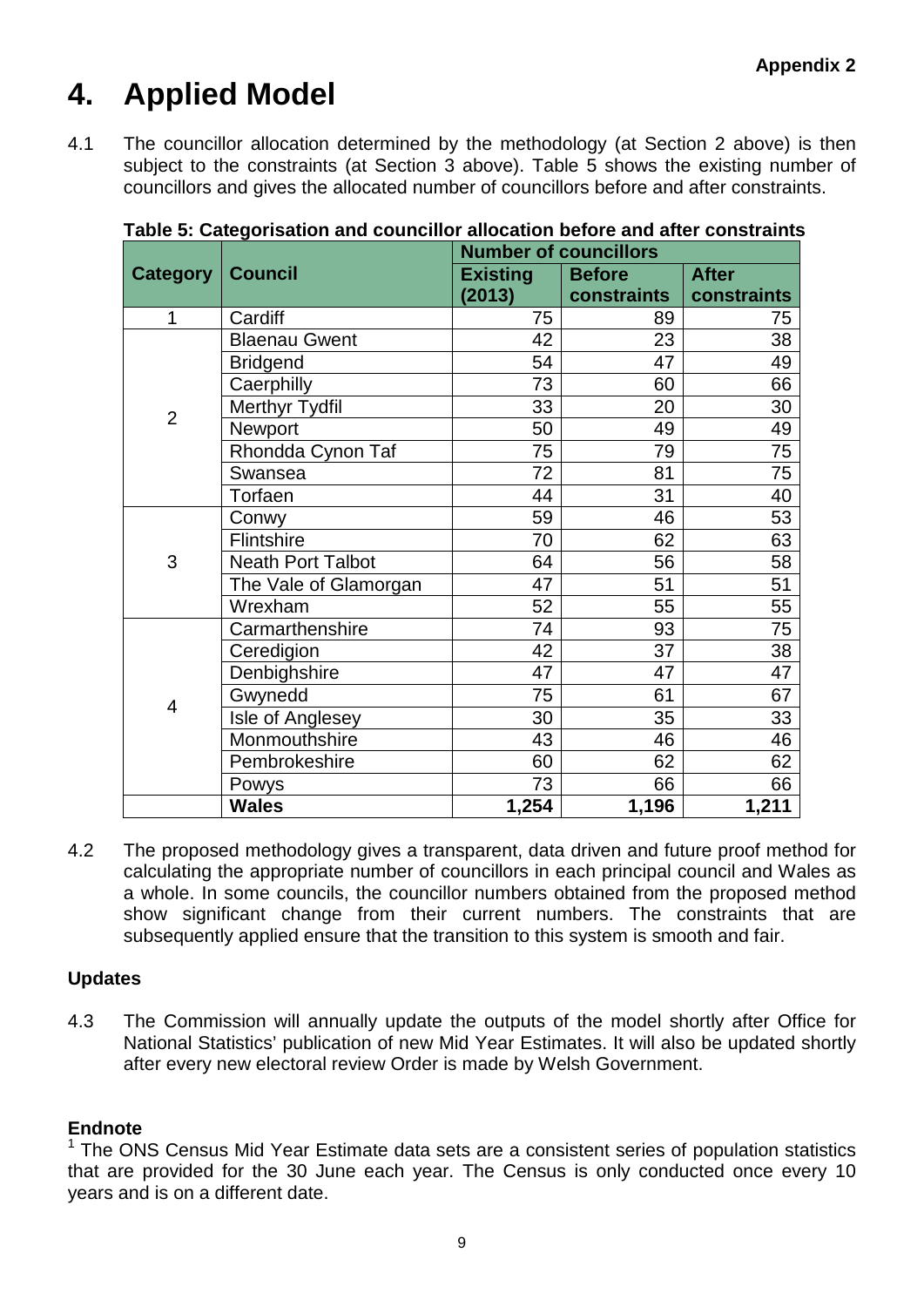### **Technical Note: Requirements for each principal area for the provision of statistical data to the Local Democracy and Boundary Commission for Wales.**

### **Introduction and History**

- 1 In order to conduct an electoral review of a principal area it is necessary for the Commission to have the requisite statistical information upon which it can make decisions about both the number of councillors in a Council and the number of electors in each electoral ward.
- 2 At the start of an electoral review the Commission requests from the Electoral Registration Officer (ERO) the latest electoral figures for each community area and ward (where a community is warded). A 5-year projection of the number of electors is also requested on the same basis.
- 3 In respect of the existing figures, these have not always been provided in a consistent format and, on a number of occasions, this has required the Commission to go back to the ERO for clarification of the figures. The inconsistencies have taken a number of forms such as electorate broken down by polling district rather than community/community ward, missing data, incorrect totals, etc. The clarification and correction of this data has taken time and effort to resolve and, on occasions, this has had an impact on the timely running of a review.
- 4 In respect of the projected figures, the Commission has received a number of different ways of calculation, ranging from blanket increases by percentile, to carefully thoughtout determination of attainers, deaths and development proposals. On rare occasions we have been told that it is not possible to provide such statistics. In such circumstances the Commission has to just use the existing electorates when proposing electoral arrangements and is then unable to gauge the future suitability of the arrangements. Again, the difficulties in obtaining these statistics have, on occasion, had an impact on the timely running of a review.
- 5 The Local Government (Democracy) (Wales) Act 2013 places a further requirement on the Commission related to statistical data provided by a principal area: Section 30 (2) (a) states that account must be taken of "*…any discrepancy between the number of local government electors and the number of persons eligible to be local government electors…*"
- 6 In order to avoid the problems that have previously occurred in respect of electoral statistics, the Commission has created this Technical Note. This will assist the ERO's of each principal council to understand the precise requirements of the Commission with regard to the electoral data it will be requesting before the start of a review.

### **Requirements**

- 7 The Commission requires three different sets of data from the ERO of each principal council:
	- i. The existing arrangements;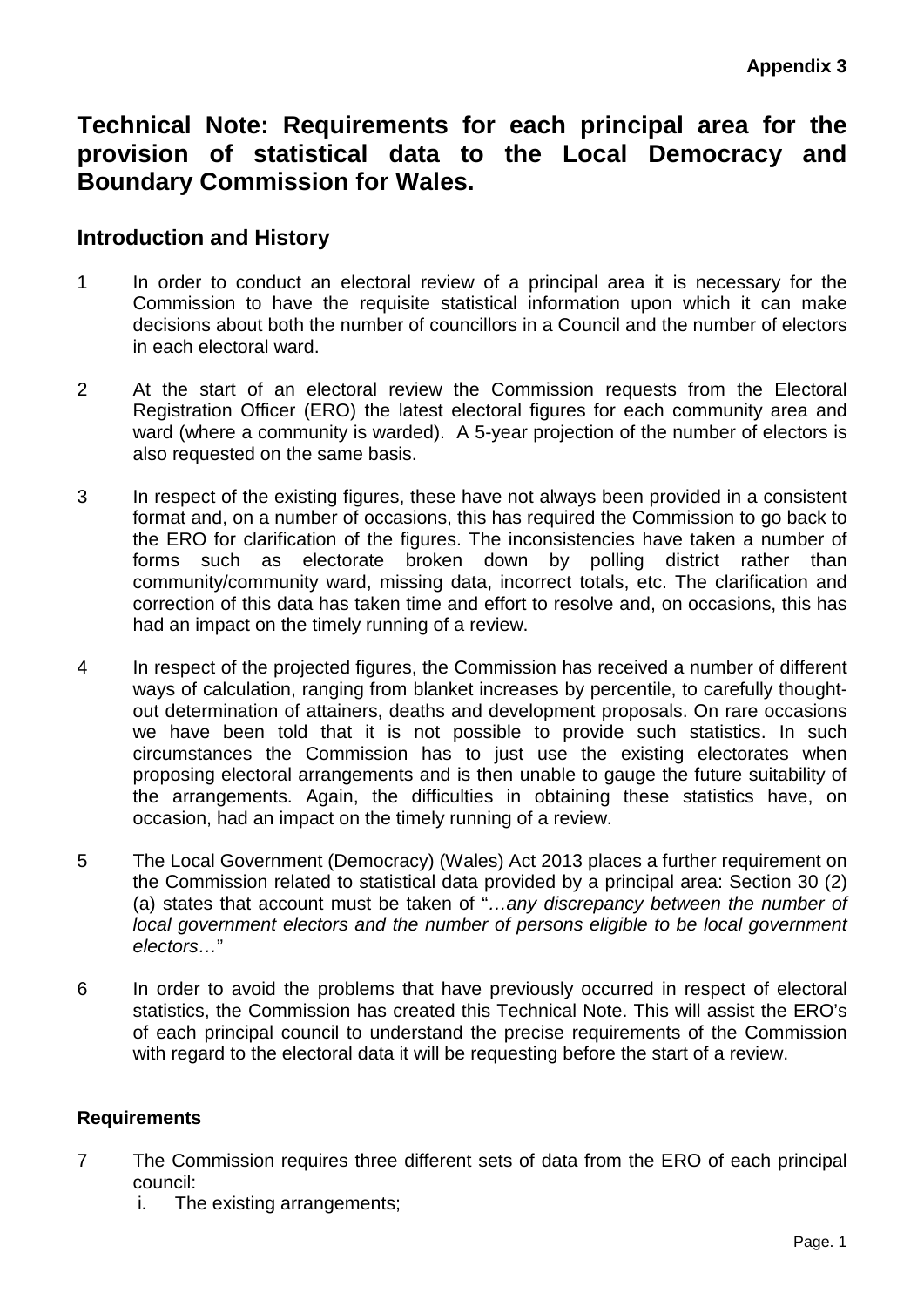- ii. A 5 year projection; and,
- iii. Each of the last 5 years data.

### **Existing Arrangements**

- 8 The Commission requires the most up-to-date number of registered local government electors in each **community and community ward** (where a community is warded) in the principal area. These are the primary building blocks to which the Commission would prefer to use when creating electoral wards. Numbers of electors by postcode, polling district or electoral ward are **not** acceptable. The information should be provided in the pro forma provided to the council at the beginning of the review. Different councils will have different officers responsible for compiling these figures and the Council itself should identify who in the council is best placed to provide this information.
- 9 The Commission also ask that the full register of electors data, from which the information is derived, is saved at the principal council. Furthermore a redacted version of this full register is provided to the Commission.
- 10 Where there are alternative Welsh and English names these should both be given.

### **A Five-Year Projection**

- 11 The Commission requires a carefully considered and, so far as is possible, accurate, projection of the number of electors in each existing **community and community ward** (where a community is warded) in the principal area that are forecast in the year that is five years after the year of the existing electoral figures (e.g. for 2022 where the existing electorate is for 2017). These projected figures should also be submitted in the pro forma provided to the council at the beginning of the review.
- 12 It is up to the council under review to determine how to project these forecasts. The Commission recognises that it is not an exact science and that there is currently uncertainty in the housing market due to the economic downturn which may make some developments less likely to be settled with registered electors than would previously have been the case. The Commission therefore cautions against overly optimistic forecasts and advises councils to take this into consideration when making forecasts.
- 13 Projected figures should be calculated using determination of attainers, deaths, development proposals and trends of population shift. It is unacceptable to merely provide projected population figures or blanket increases across the principal council. Where it is difficult to calculate a forecast figure at the community ward level, the Council should seek to make the best forecast possible, making pro rata forecasts, only where absolutely necessary.
- 14 In addition to the data the Commission expects each council to set out clearly how the projected figures have been calculated.
- 15 These new conditions have been set due to the historical inaccuracy of the projected figures provided in past reviews, both in terms of eventual numbers of electors in each area and the manner in which they have been created. It is clear when looking back at projections provided by Councils in the past and then comparing them with the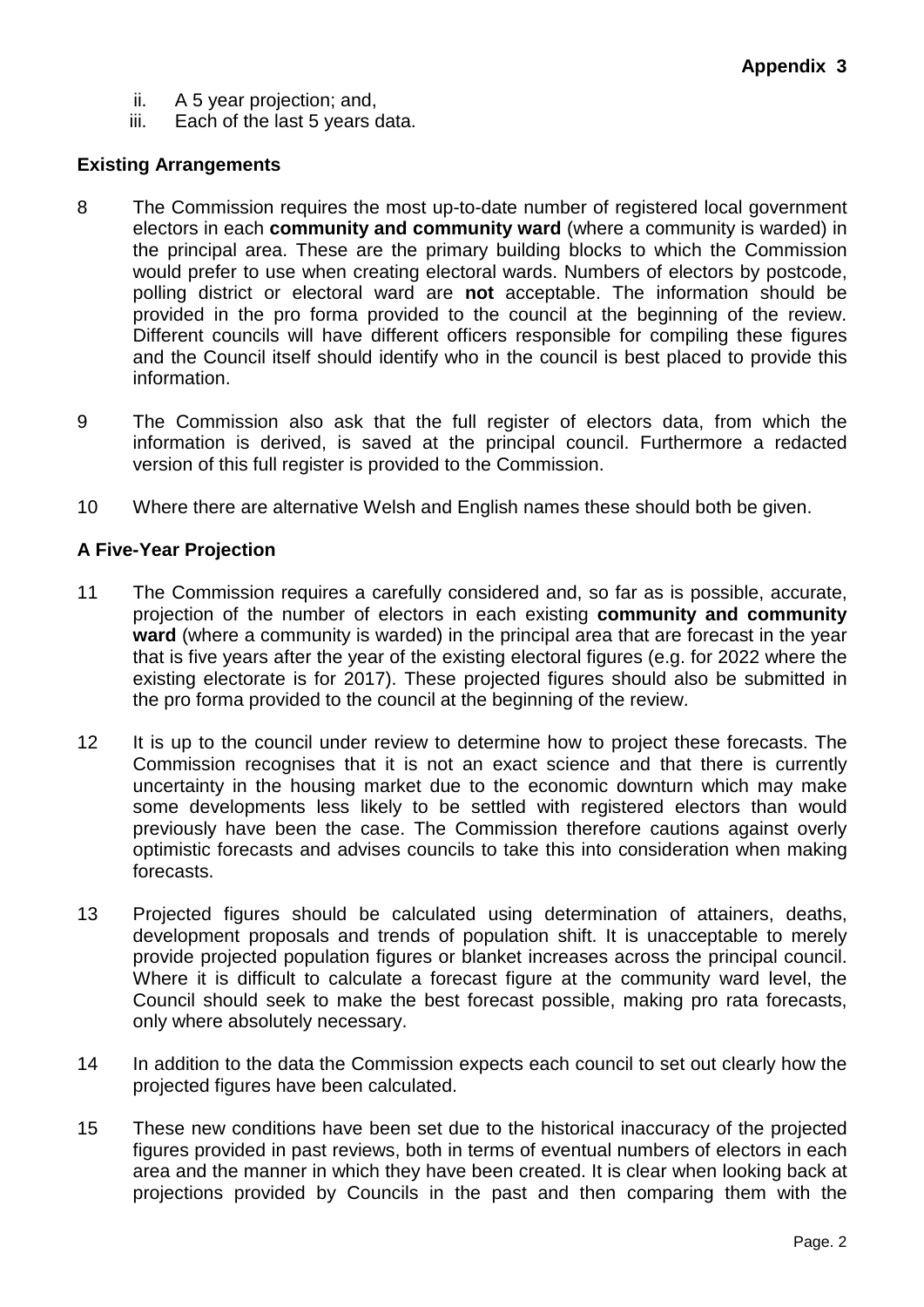relevant figures at the time of attainment that there is a significant differential between the two.

16 Whilst the Commission recognises that it is not straightforward to provide a completely accurate projection in every case a significant effort should be made by the Councils to attain the best possible evidence based projection.

### **The Discrepancy between the number of electors and those eligible to be local government electors**

- 17 Further to the information requested at paragraph 8 above, the Commission will request from the Office for National Statistics (ONS) the number of electors eligible to vote within a principal council area.
- 18 The Commission recognises that this data may not exist or may not be easily deliverable. However, it is for the ONS to determine whether the information is available to the data level required by the Commission to conduct its review. If it is not available the ONS must make this clear to the Commission and to interested parties who may seek to make representations to the Commission on this requirement in the Act.

### **October 2016**

The Local Democracy and Boundary Commission for Wales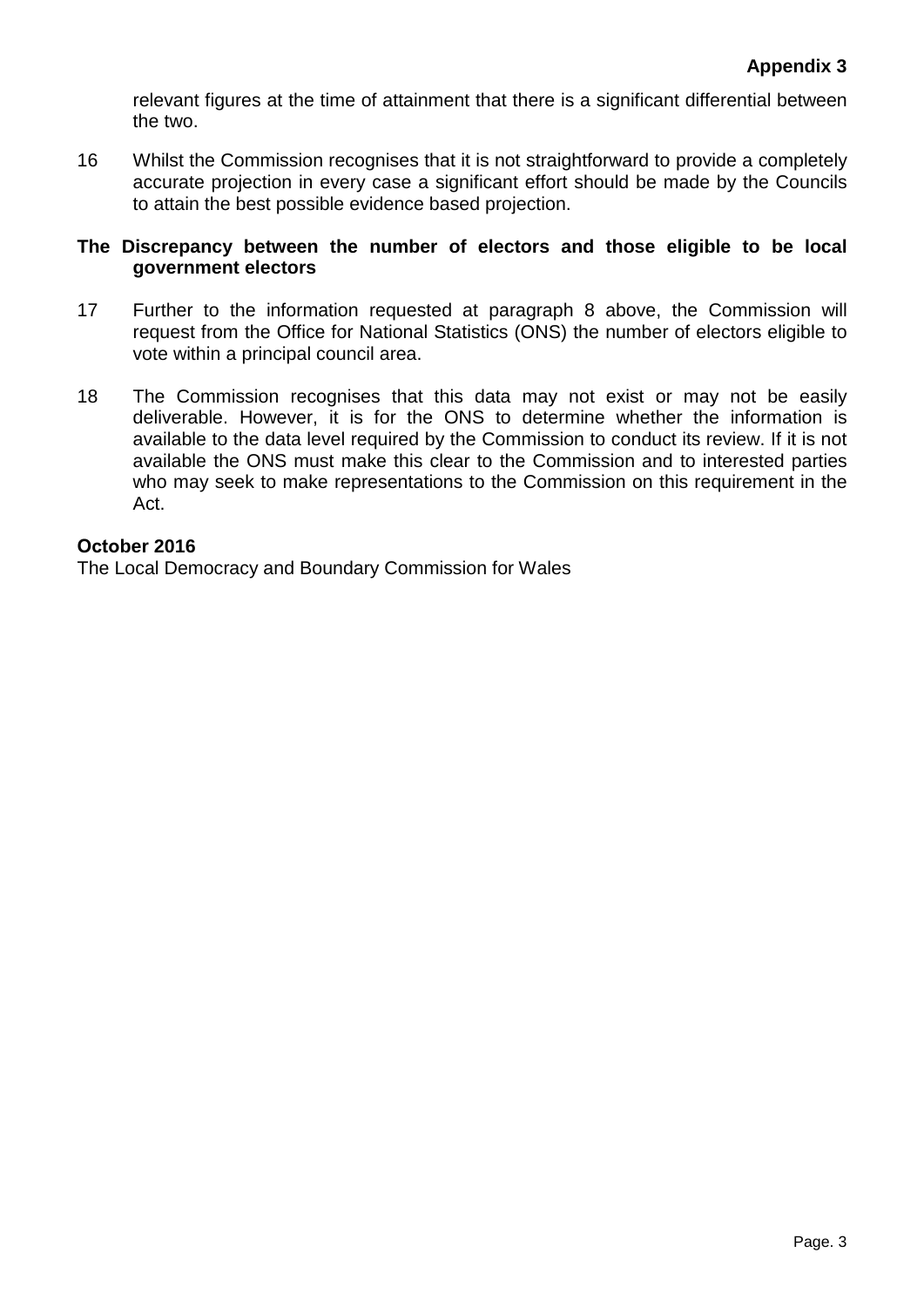**Appendix 4**



Llywodraeth Cymru Welsh Government

### **WRITTEN STATEMENT BY THE WELSH GOVERNMENT**

### **TITLE LOCAL ELECTIONS AND ELECTORAL ARRANGEMENTS**

**DATE Thursday 23rd JUNE 2016**

### **BY MARK DRAKEFORD, CABINET SECRETARY FOR FINANCE AND LOCAL GOVERNMENT**

The Local Authority Elections (Wales) Order 2014 provided for local elections in Wales to be delayed for a year, from May 2016 to May 2017. This allowed the elections to be separated from the Assembly elections.

At the present time, the Local Government Act 1972 provides that ordinary elections to local government in Wales take place on the first Thursday of May every four years. Therefore, the next local government elections would normally take place in May 2021. Since the implementation of the provisions of the Wales Act 2014, elections to the National Assembly take place on a five-yearly cycle. The policy of the Welsh Government is that elections at local level should also be placed on a five year cycle. It is intended that councillors elected next May will therefore hold office until May 2022.

The Wales Bill, currently before Parliament, includes provisions which would enable the Assembly to legislate to determine the term of office for local government. As the Bill is currently in draft form and should these provisions, for any reason, not come into force, the Welsh Government could use the same powers under the Local Government Act 2000 as we did in 2014 to delay the elections by a year. This statement therefore provides clarity to local government as to the length of office of those to be elected next year.